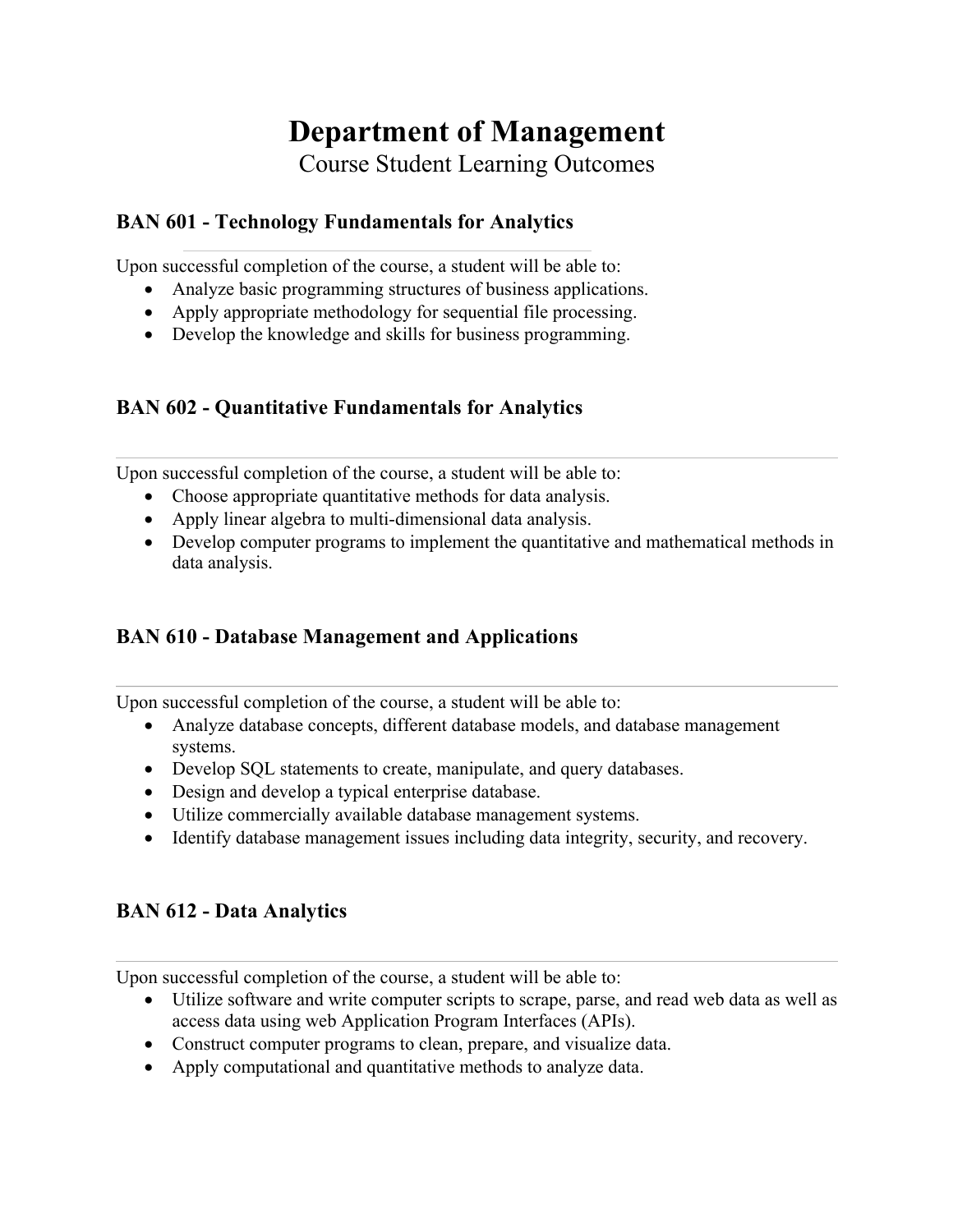### **BAN 620 - Data Mining**

Upon successful completion of the course, a student will be able to:

- Apply data mining tools to analyze business data and implement the models using advanced software packages.
- Interpret results, simulate scenarios and develop recommendations that support decision making.
- Analyze datasets from various industries and functional areas.

#### **BAN 622 - Data Warehousing and Business Intelligence**

Upon successful completion of the course, a student will be able to:

- Apply multi-dimensional modeling techniques to design and construct a data warehouse.
- Utilize software tools to operate and manage a data warehouse.
- Create reports and dashboards with business intelligence software.

#### **BAN 630 - Optimization Methods for Analytics**

Upon successful completion of the course, a student will be able to:

- Apply key concepts and methodologies of optimization.
- Develop extensive skills in formulating and analyzing optimization models for solving business problems.
- Apply various tools/software to solve optimization models.
- Interpret results and develop recommendations that support business decision making.

#### **BAN 632 - Big Data Technology and Applications**

- Analyze technical components of big data technologies such as distributed computing.
- Apply advanced applications and technologies for effective data processing and analysis.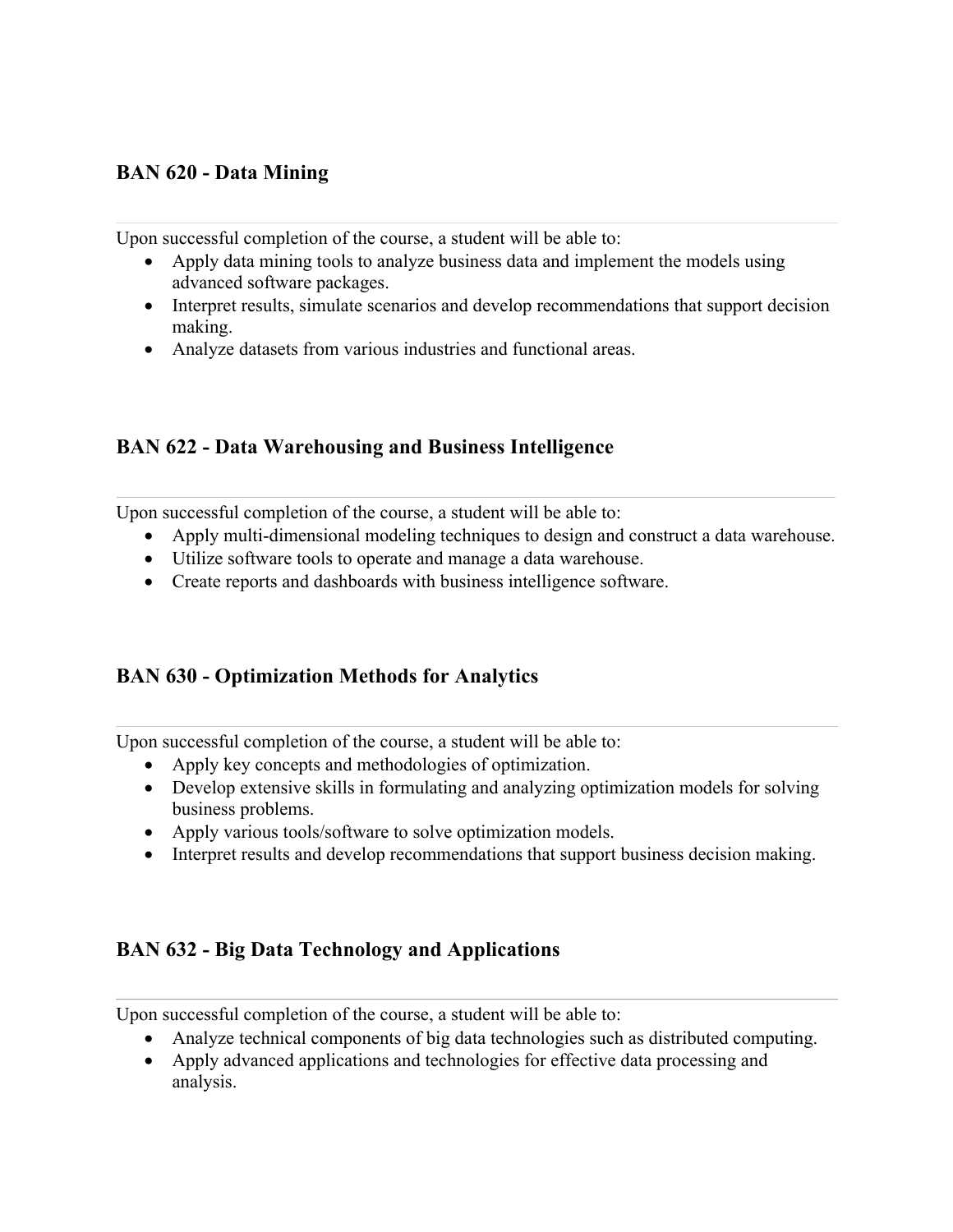• Develop the knowledge and skills for manipulating, storing, and analyzing big data in a project setting.

#### **BAN 660 - Advanced Topics in Big Data**

Upon successful completion of the course, a student will be able to:

- Identify most recent developments in Big Data analytics.
- Apply advanced Big Data technologies to solve business problems.
- Develop the knowledge and skills to use advanced Big Data tools.

#### **BAN 670 - Advanced Topics in Analytics**

Upon successful completion of the course, a student will be able to:

- Identify most recent developments in one or more subfields of business analytics.
- Apply advanced analytics techniques to solve business problems.
- Utilize advanced analytics software to implement advanced analytics techniques and methods.

#### **BAN 671 - Data Analytics with R**

Upon successful completion of the course, a student will be able to:

- Prepare and analyze data from external sources with R.
- Utilize various in-built R packages to visualize data.
- Apply business analytics techniques using R.

#### **BAN 672 - Data Analytics with SAS**

- Prepare and analyze data from external sources with SAS.
- Utilize various in-built SAS modules to visualize data.
- Apply business analytics techniques using SAS.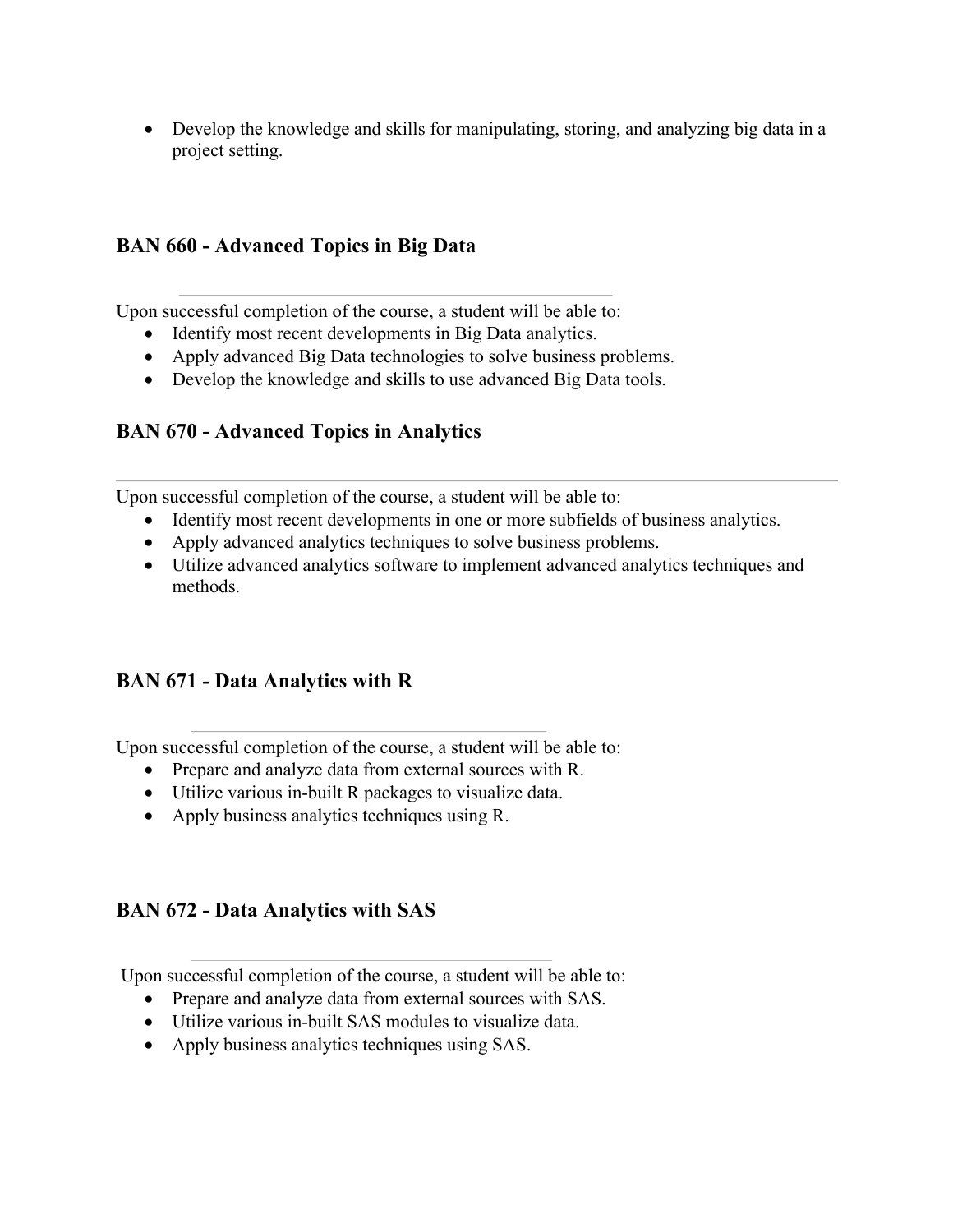### **BAN 673 - Time Series Analytics**

Upon successful completion of the course, a student will be able to:

- Evaluate data patterns to select appropriate time series methods.
- Recognize and utilize fundamental concepts and applications of time series analytics including moving averages, smoothing models, regression-based and ARIMA forecasting.
- Identify efficient ways of applying time series analytics for business forecasting.

### **BAN 674 - Machine Learning for Business Analytics**

Upon successful completion of the course, a student will be able to:

- Determine the appropriate machine learning algorithms and techniques in different business situations.
- Implement machine learning algorithms and techniques with technological tools such as Python.
- Apply machine learning algorithms, techniques and tools to solve business problems.

### **BAN 675 - Text Mining and Social Media Analytics**

Upon successful completion of the course, a student will be able to:

- Represent unstructured text documents in a way that supports text mining algorithms.
- Apply multiple algorithms to classify text documents into different categories.
- Extract thematic structures and subjective information from text documents and generate visual representation using mathematical and programming tools.
- Utilize text mining techniques and social network characteristic measures to perform social influence analysis and social media analysis.

### **BAN 693 - Business Analytics Capstone Project**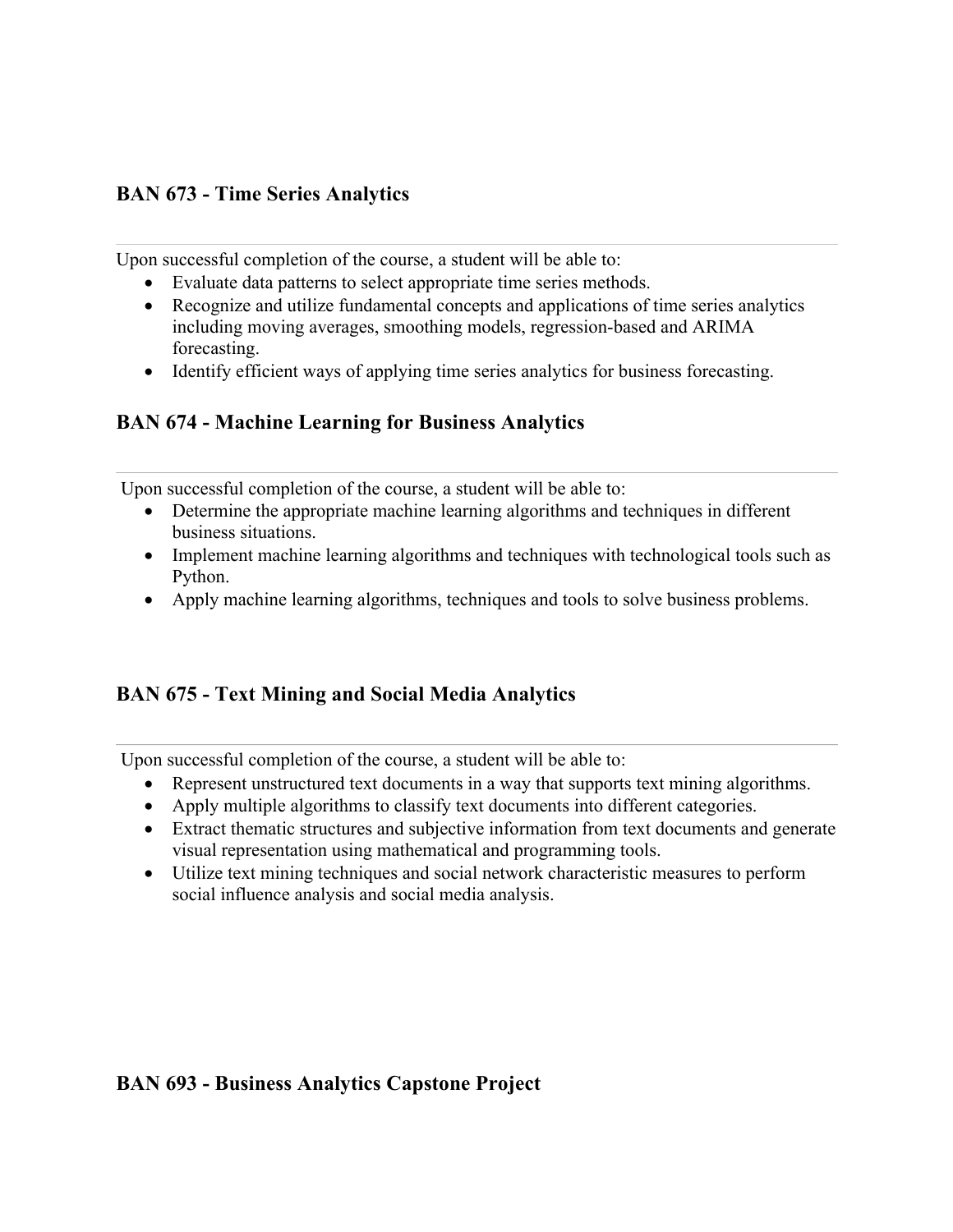Upon successful completion of the course, a student will be able to:

- Apply their business analytics knowledge and skills.
- Develop and implement practical, hands-on solutions to business problems.
- Explain ideas and project results with clarity, concision, and precision.
- Apply effective team skills to work in a group environment.

### **BUS 110 - Fundamentals of Information Systems and Applications**

Upon successful completion of the course, a student will be able to:

- Identify system components and utilize computer hardware and software.
- Apply spreadsheet software and be able to create technical and complex spreadsheets for data analyses using Microsoft Excel.
- Develop effective and professional business presentations.
- Analyze business-oriented data, information and database.

### **BUS 310 - Organizational Behavior**

Upon successful completion of the course, a student will be able to:

- Define theories and concepts of organizational behavior (OB) such as motivation, leadership, group dynamics, ethics, perception, creativity, conflict resolution, communications and culture.
- Analyze OB problems in light of these theories and concepts to recommend solutions.
- Apply organizational behavior tools to better understand their own behavior in work teams and demonstrate OB skills in team management.
- Research and evaluate OB practices in current organizations to identify best practices and propose strategies to build great workplaces.

### **BUS 320 - Business and Professional Ethics**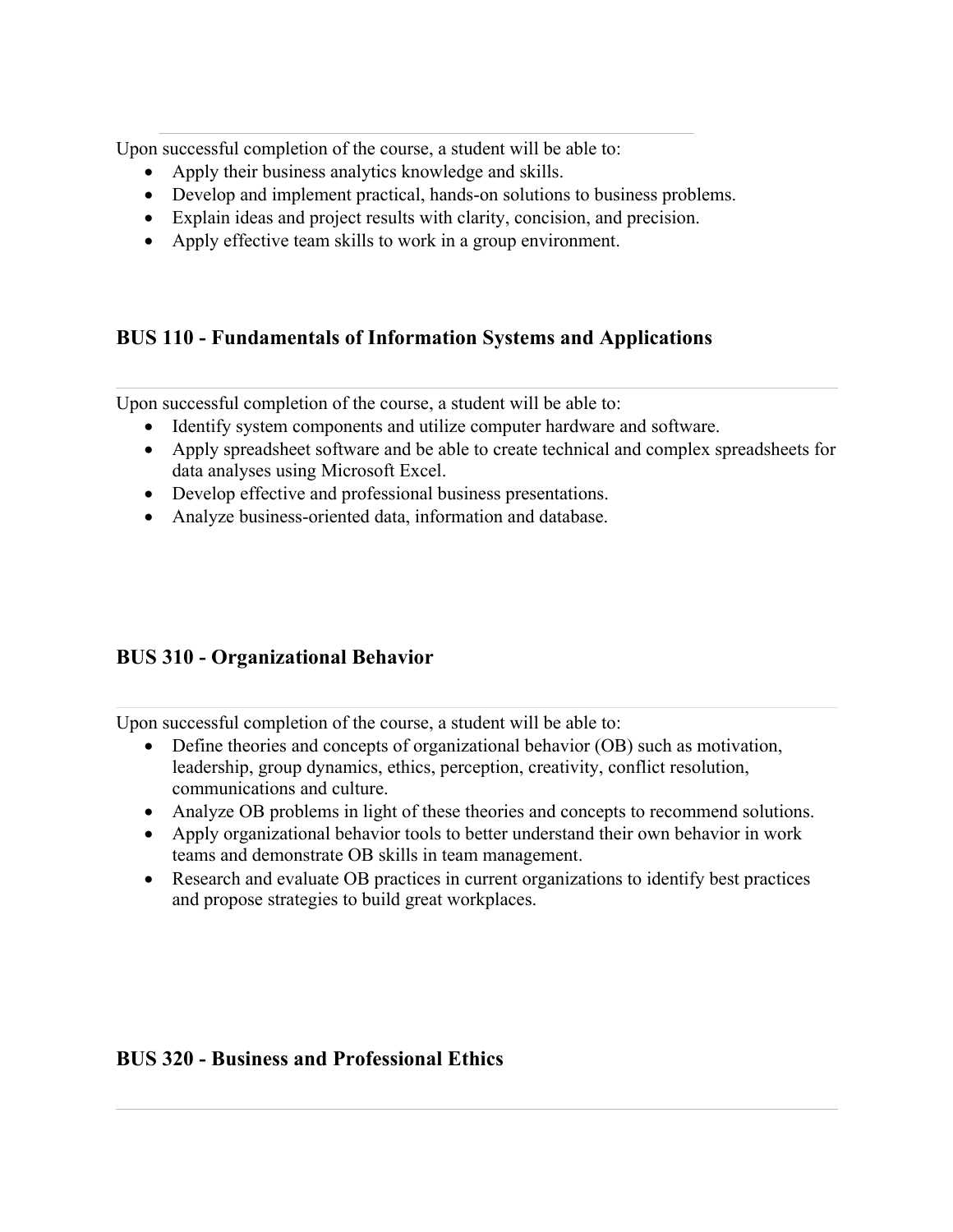Upon successful completion of the course, a student will be able to:

- Understand and apply the fundamentals of ethical philosophy and theory.
- Demonstrate critical and analytical thinking skills necessary to successfully identify and manage ethical decisions and dilemmas in management, both individually and as members of a team.
- Produce written documents that express articulate, logical, and persuasive positions relating to complex ethical issues.
- Develop and deliver effective oral presentations on business ethics topics using appropriate tools and technology.

#### **BUS 340 - Information Technology Management**

Upon successful completion of the course, a student will be able to:

- Analyze business data using Excel.
- Apply Excel skills to develop solutions to business problems.
- Utilize information systems to improve business processes and to enhance competitiveness.

#### **BUS 360 - Operations Management**

Upon successful completion of the course, a student will be able to:

- Apply concepts and applications of Operations Management to manage and improve quality, productivity, and cost efficiency in organizations.
- Demonstrate essential skills of modeling, managing and optimizing operations decisions.
- Develop and utilize a variety of quantitative and qualitative methods and tools in managing and improving operations decisions.

#### **BUS 370 - Business, Government and Society**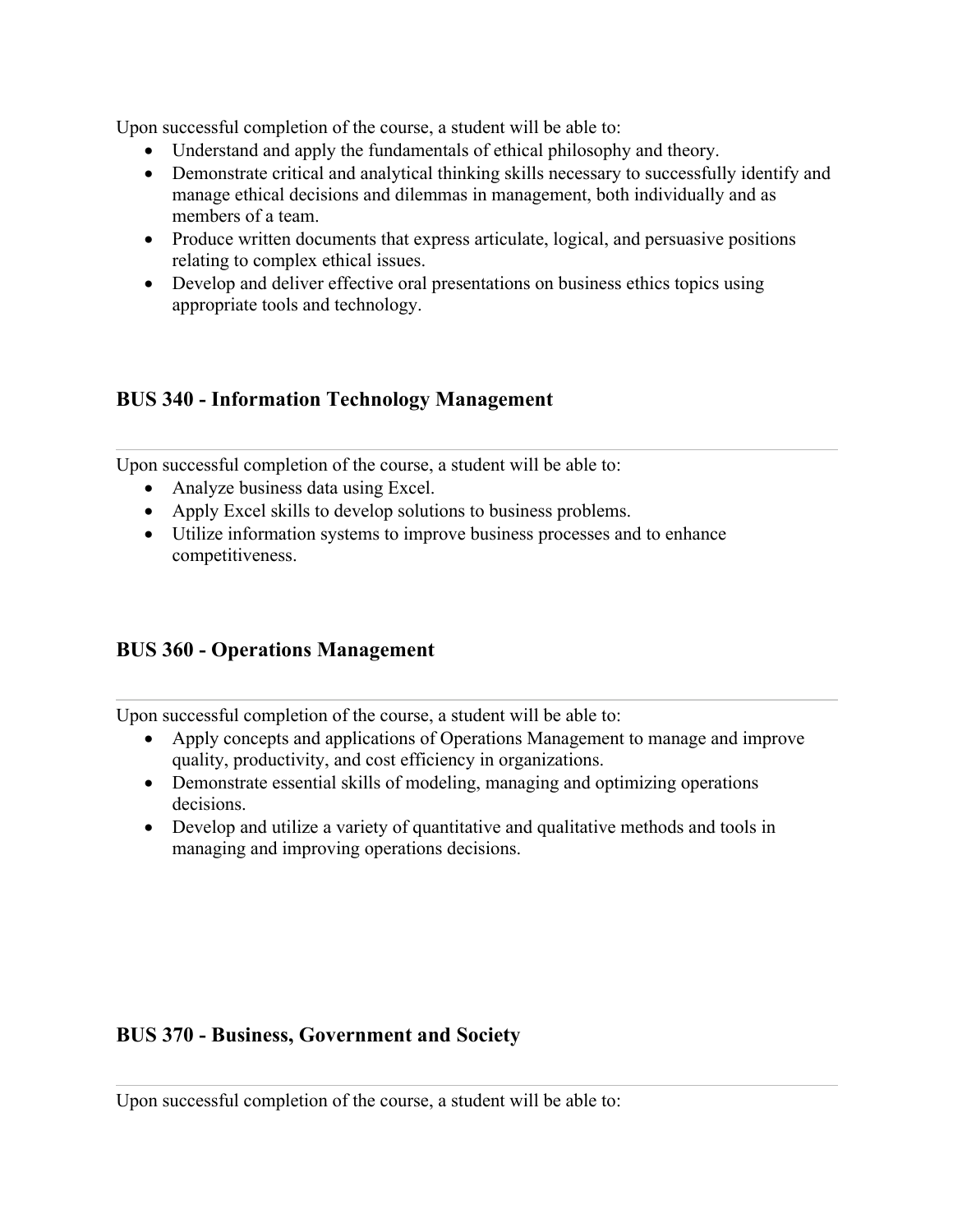- Identify the social, political, regulatory, ethical, and technological aspects of the external and internal environments in which a business operates.
- Compare and analyze the various and sometimes competing considerations related to diverse stakeholder interests and inherent in cross-cultural environments.
- Develop approaches for businesses to address issues involving government and society.
- Demonstrate critical thinking skills by applying social responsibility concepts and ethical principles to address social issues.

### **BUS 385 - International Business**

Upon successful completion of the course, a student will be able to:

- Examine political, economic, geographic, and cultural forces that shape a global competitive context.
- Analyze global industries, identify capabilities, and develop plans for competing.
- Assess how companies innovate and compete in global markets and develop and implement a global strategy.

#### **BUS 499 - Seminar in Strategic Business Management**

Upon successful completion of the course, a student will be able to:

- Assess firms' external environment including competitors, industries, institutions, and markets.
- Analyze firms' internal resources and capabilities.
- Assess strategic options for a firm.
- Develop plans for executing business strategy.

#### **BUS 601 - Leadership and Communication in Organizations**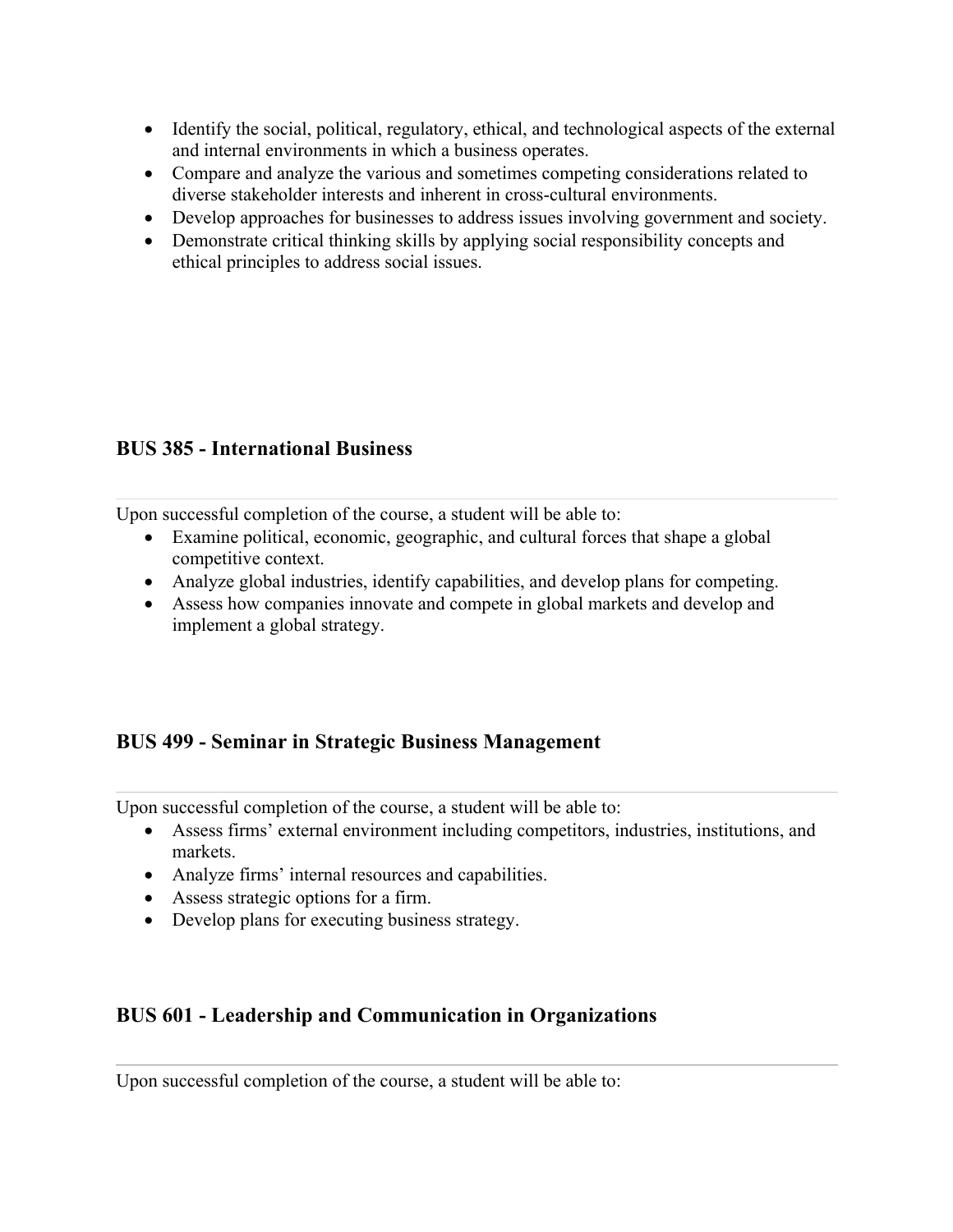- Understand and apply the fundamentals of effective leadership and influence, including relevant theories of leadership for individuals and teams in modern multinational organizations.
- Critically analyze the role of ethics in the leadership influence process.
- Apply cross-cultural and diversity awareness and skills appropriate in team building and leadership communication.
- Apply effective interpersonal communication skills in listening and adaption, teamwork, and leadership.
- Apply effective written communication skills in documents such as memos, letters, proposals, emails, and reports.
- Demonstrate confidence in leadership communication and deliver an effective, inspiring, and motivating presentation.

### **BUS 602 - Business Analytics for Managers**

Upon successful completion of the course, a student will be able to:

- Understand tools and techniques used in business analytics.
- Apply business analytics to formulate decision models and implement the models in spreadsheet software.
- Interpret results and develop recommendations that support managerial decision making.
- Analyze problems from various industries and functional areas using business analytics.

#### **BUS 603 - Managing Complex Issues in Global Context**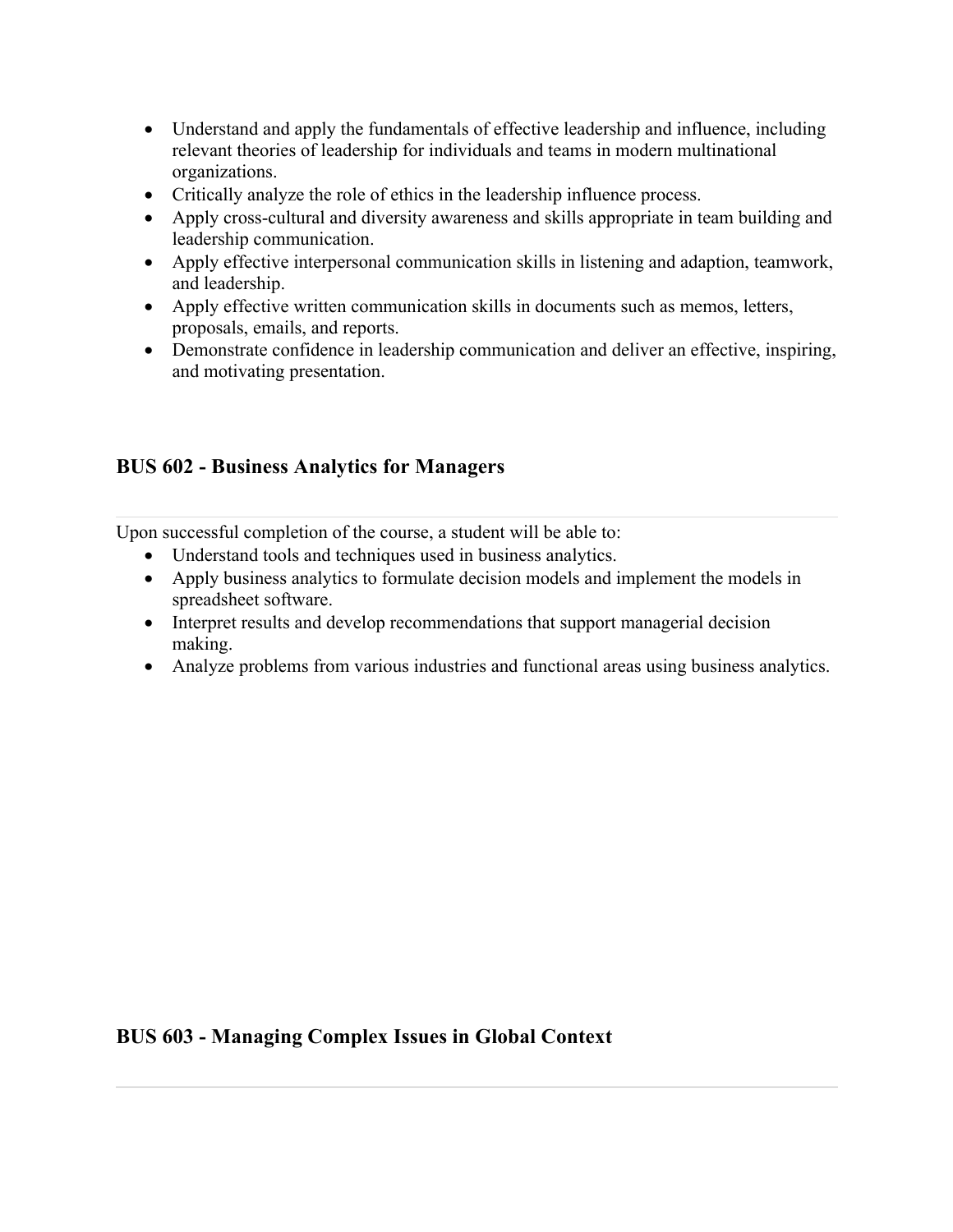Upon successful completion of the course, a student will be able to:

- Apply the basics of design thinking to come up with creative approaches to complex issues using innovative business concepts and models.
- Analyze dynamic patterns of interaction among institutional factors in major global regions of the world as they affect the ability of businesses to deal with complex issues.
- Analyze complex issues in a global institutional context using a stakeholder model approach.
- Apply contemporary business management knowledge to corporate social responsibility and sustainability.

### **BUS 608 - Operations and Supply Chain Management**

Upon successful completion of the course, a student will be able to:

- Understand key concepts and issues of operations and supply chain in both services and manufacturing organizations.
- Understand the strategic role of operations management in creating and enhancing a firm's competitive advantage in a dynamic global environment.
- Develop extensive skills in applying quantitative and qualitative methods and tools of analyzing and solving a variety of problems in operations and supply chain management.
- Analyze operations processes from various perspectives such as efficiency, quality, responsiveness, and sustainability.
- Explain the interdependence of the operations functions with the other key functional areas of a firm.

#### **BUS 609 - Negotiation and Conflict Resolution**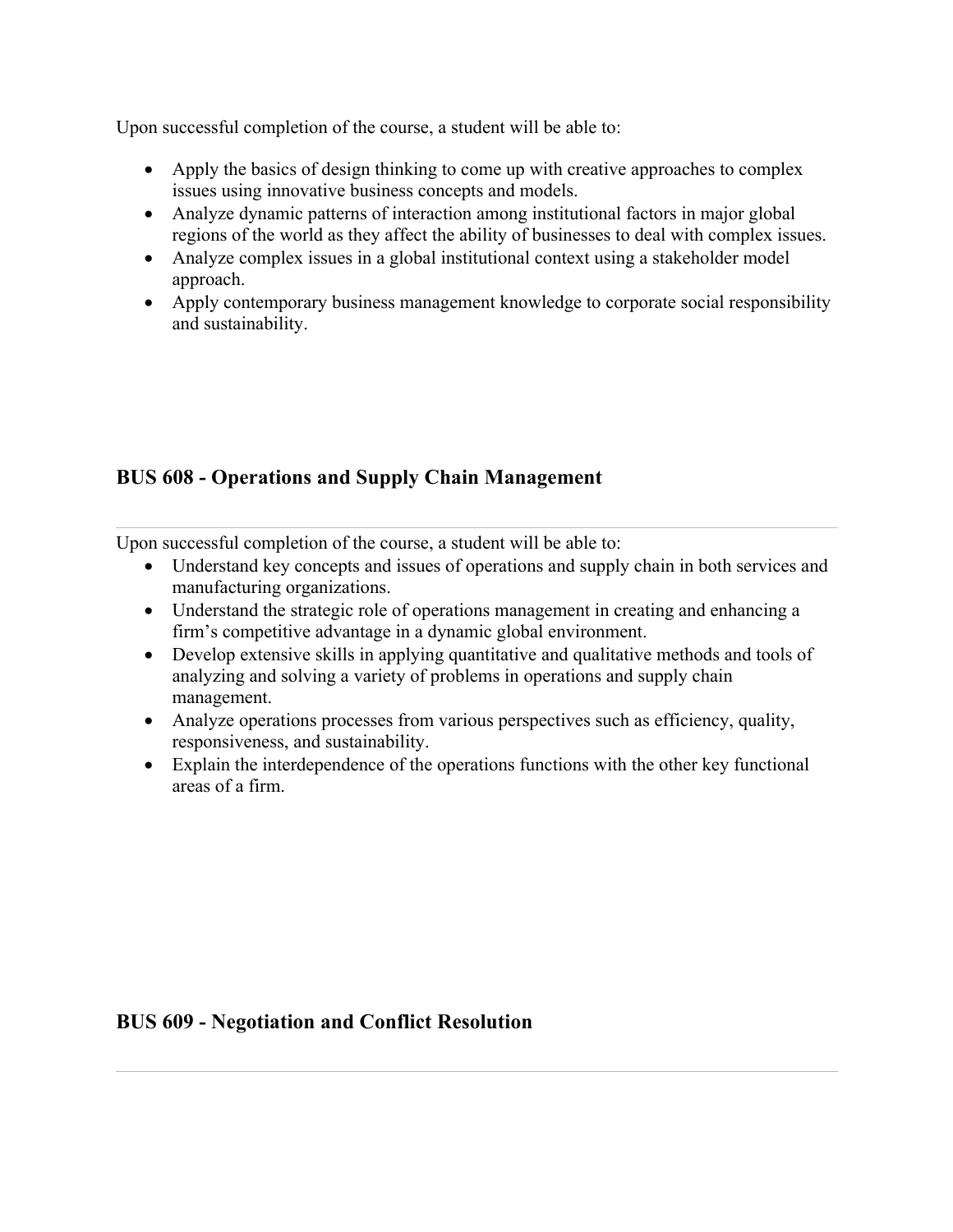Upon successful completion of the course, a student will be able to:

- Understand and map the nature of conflict in interpersonal and intergroup scenarios.
- Understand how to use power effectively and ethically in bargaining, and understand when power is abused in negotiations and conflict resolution.
- Negotiate effectively and ethically for business purposes.
- Determine their relative power and determine negotiation strategies in a range of conflict situations.
- Develop a toolkit of negotiation strategies.
- Execute distributive negotiations and collaborative negotiations.
- Determine the scope for third party involvement in conflict resolution and develop mediation protocol.
- Understand the limitations of individual strategies in negotiations and develop a framework for specific Negotiation/CR training programs for the workplace.
- Manage intra-group conflicts.
- Apply cross-cultural skills in problem solving and communication to negotiate deals and resolve conflicts.

### **BUS 693 - Strategic Management Capstone (Project)**

- Develop a strategic business plan for a new or existing organization.
- Assess starting or current business model and vision.
- Evaluate performance including financials, market share, innovation, and strategic direction.
- Analyze internal resources and capabilities.
- Analyze external environment including competitors, industries and markets.
- Develop direction of growth and frameworks to build strategy.
- Develop implementation steps for strategic plans for functional areas such as (but not limited to): marketing, sales, R&D, human resources, accounting, production, IT, customer services, and finance.
- Evaluate the challenges organizations face when formulating and implementing strategic business plans, such as limited resources, potential competition, and resistance to change, etc., and develop the leadership in managing the strategic planning process.
- Demonstrate the ability to develop the vision and direction of an organization that drive competitive advantage.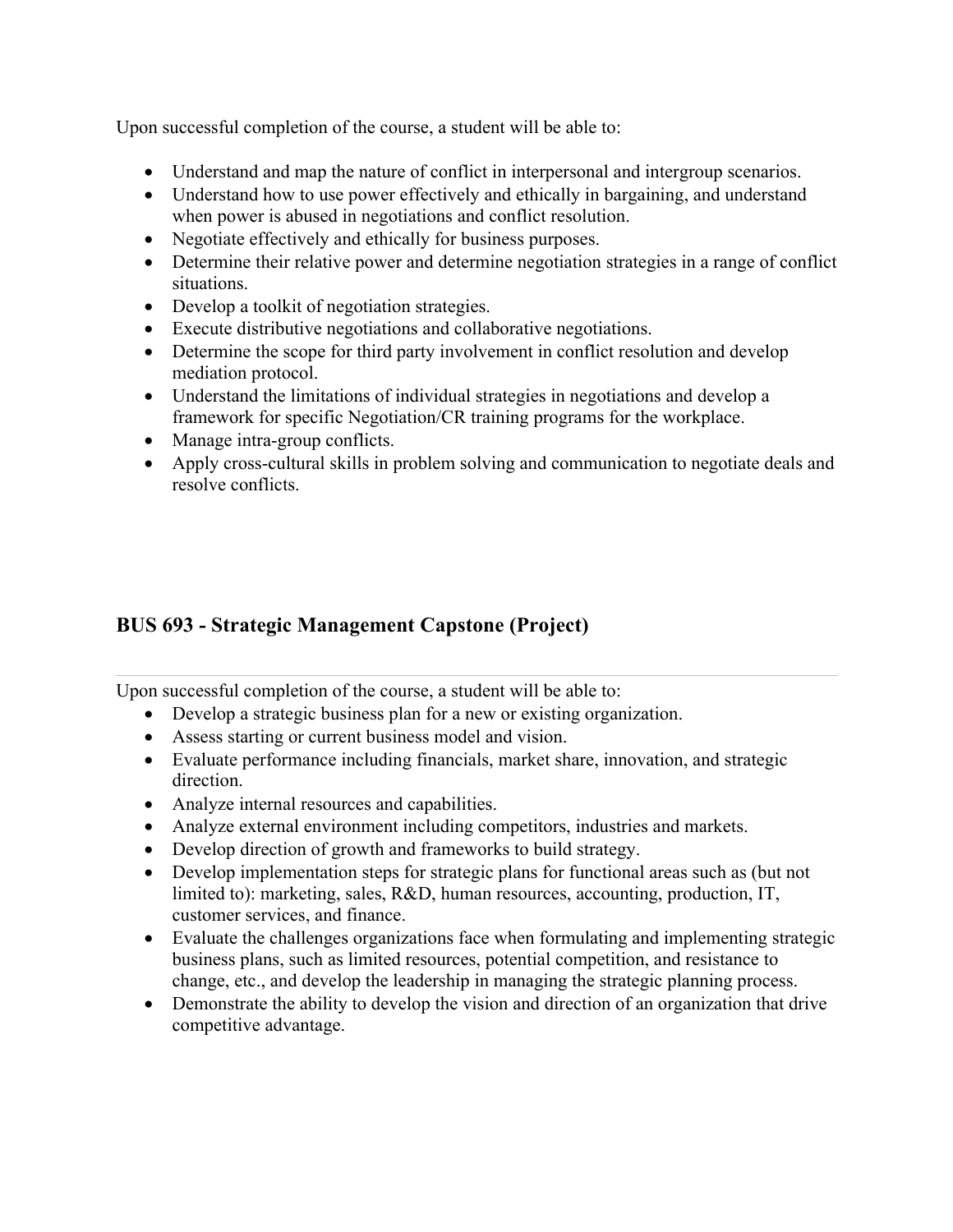### **ITM 330 - Business Applications Programming**

Upon successful completion of the course, a student will be able to:

- Outline basic programming concepts.
- Identify the need for various data types and use them in programming.
- Apply proper program design methodologies.
- Develop problem-solving and logic skills to solve business applications.

#### **ITM 331 - Database Management Systems**

Upon successful completion of the course, a student will be able to:

- Apply ER-modeling skills to develop database models;
- Utilize database management systems and SQL to insert, retrieve, update, and manipulate data;
- Apply database administration skills to manage and improve database performance.

#### **ITM 332 - Business Data Communications**

Upon successful completion of the course, a student will be able to:

- Describe the components of telecommunication systems.
- Compare and contrast various network implementations.
- Summarize the history and current status of the field of telecommunications.
- Design, configure, price and implement local area networks.

#### **ITM 336 - Information Systems Development and Management**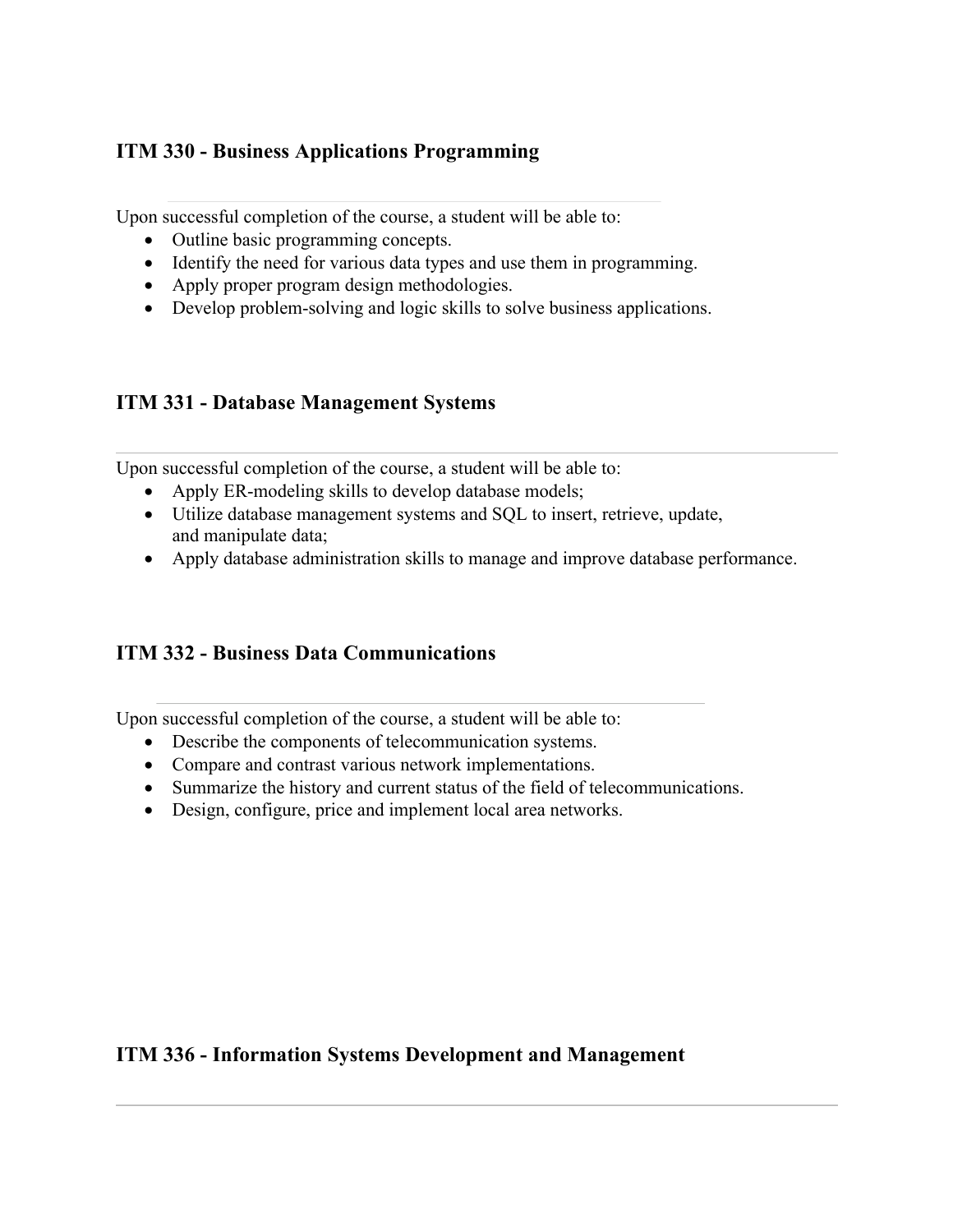Upon successful completion of the course, a student will be able to:

- Describe software development tasks and different approaches to software development;
- Utilize design methodologies and modeling techniques to develop an information system;
- Develop project plans, and understand how to organize, direct, and control a project for software development or implementation.

# **ITM 338 - E-Business Technology and Management**

Upon successful completion of the course, a student will be able to:

- Analyze the potential for doing business on the web and identify a proper e-commerce model.
- Compare and contrast web strategies, business models, channel of distribution, opportunity to provide services, and cost-cutting strategies.
- Identify the important issues in design and development, such as website effectiveness, usability, the brand strategy, and personalizing the user experience.
- Realize the trends in mobile commerce (m-commerce) and the supportive technologies.

### **ITM 398 - Internship**

Upon successful completion of the course, a student will be able to:

• Varies.

### **ITM 440 - Business Intelligence Systems**

Upon successful completion of the course, a student will be able to:

- Design and develop a data warehouse to serve as a business intelligence platform;
- Apply data mining techniques to support business intelligence;
- Utilize information systems to generate business intelligence for strategic decision making.

### **ITM 442 - Healthcare Information Systems**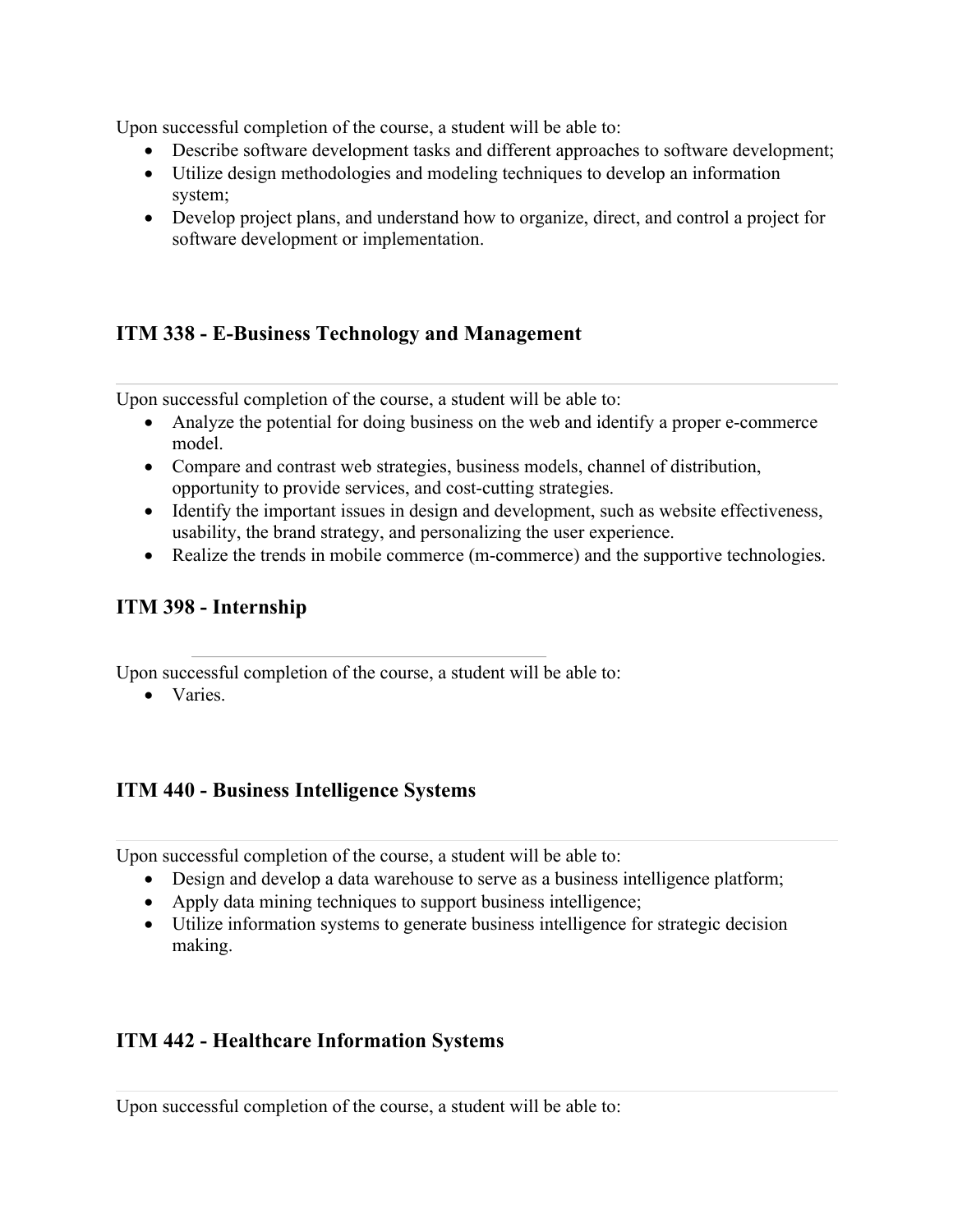- Identify implementation challenges and success with health information technology implementations.
- Exposure to emerging new technologies in healthcare information systems such as robotics, tele-medicine, and social media.
- Compare and contrast tools and approaches to help providers communicate effectively with diverse patient populations and patients with disabilities.

### **ITM 446 - Information Security**

Upon successful completion of the course, a student will be able to:

- Demonstrate their understanding of various aspects of computer system security;
- Apply information security skills and knowledge to business practice;
- Utilize basic principles and techniques when designing a secure system.

### **ITM 448 - Information Systems Analytics**

Upon successful completion of the course, a student will be able to:

- Develop essential conceptual structure of a decision/planning problem;
- Apply spreadsheet modeling skills to business problems;
- Utilize model outputs for managerial insights and action.

### **ITM 449 - Advanced Topics in Information Technology**

Upon successful completion of the course, a student will be able to:

- Critically gain an in-depth understanding of advanced topic(s) in information technology.
- Develop group working skill and experience in terms of team communication, cooperation and collaboration.
- Identify potential business applications of the emerging information technology studied.

#### **ITM 490 - Independent Study**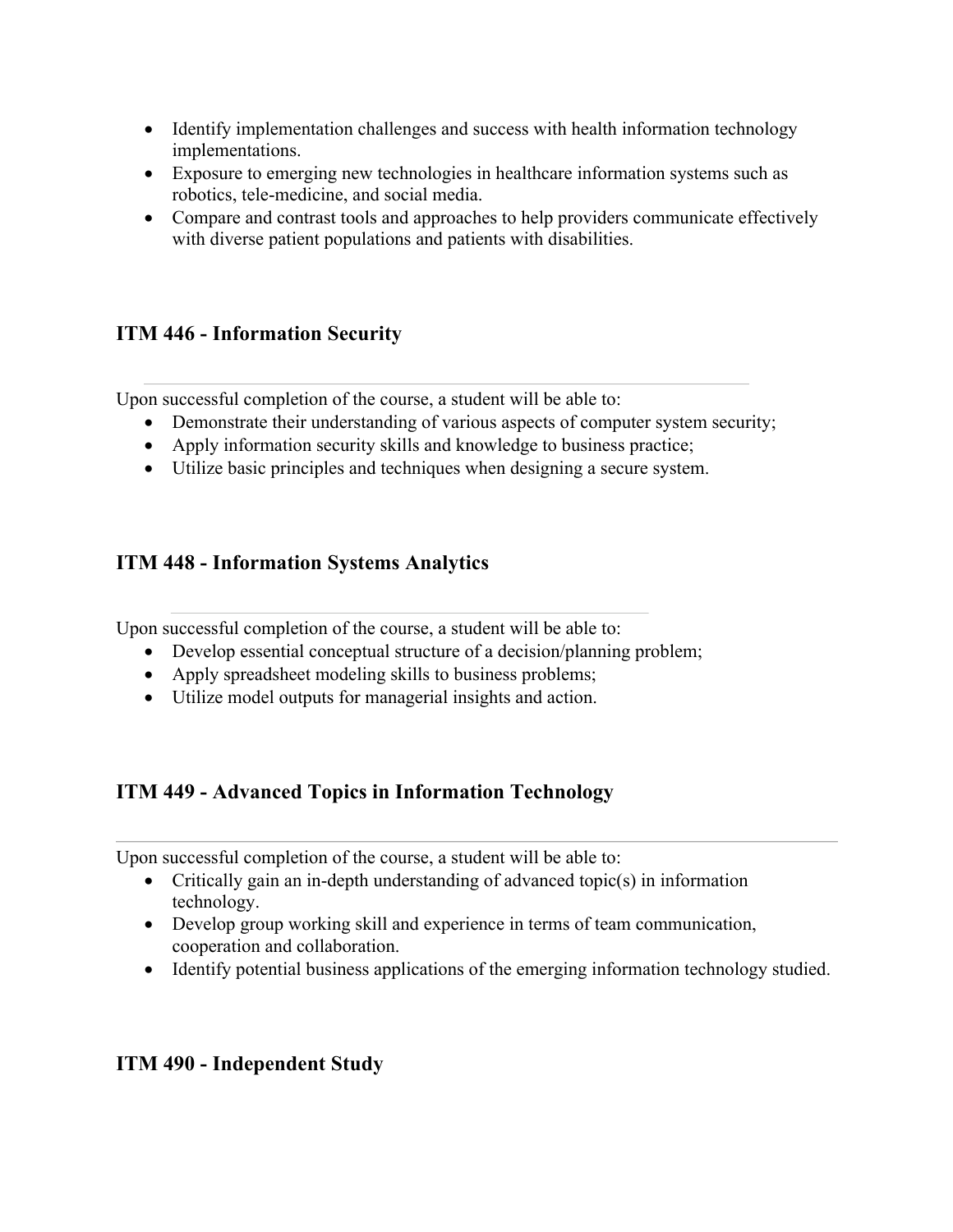Upon successful completion of the course, a student will be able to:

• Varies.

#### **ITM 497 - Issues in Information Technology Management**

Upon successful completion of the course, a student will be able to:

• Varies depending on topic covered.

#### **ITM 498 - Internship**

Upon successful completion of the course, a student will be able to:

• Varies.

#### **ITM 690 - Independent Study**

Upon successful completion of the course, a student will be able to:

• Varies.

#### **ITM 697 - Issues in Information Technology Management**

Upon successful completion of the course, a student will be able to:

• Varies depending on topic covered.

### **ITM 698 - Internship**

Upon successful completion of the course, a student will be able to:

• Varies.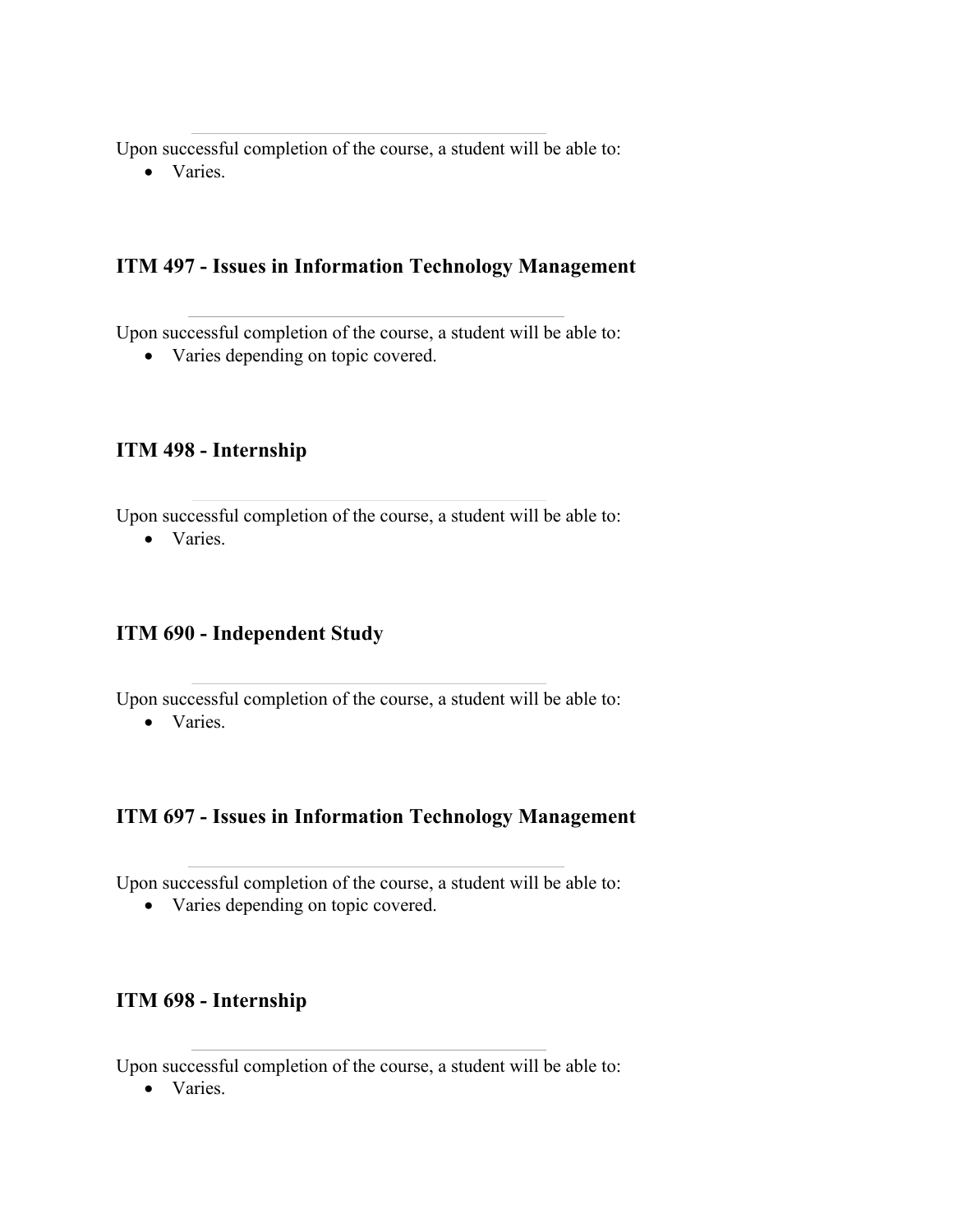### **MGMT 311 - Managing Diversity in the 21st Century Workplace**

Upon successful completion of the course, a student will be able to:

- Demonstrate understanding of the business case for diversity.
- Apply critical thinking skills to complex individual, societal and organizational dynamics related to 21st century workplace diversity and inclusion.
- Develop skills that reflect respect for human difference and support inclusion.
- Learn concrete strategies for reaping the benefits of diversity in organizations, while avoiding potential drawbacks.
- Utilize skills and best practices gained to assist in creating an inclusive workplace environment.
- Have the readiness and ability to take a leadership role in managing diversity and globalization in their career and workplace.

### **MGMT 312 - Human Resources Management**

Upon successful completion of the course, a student will be able to:

- Identify workplace problems caused or made worse by faulty human resource management practices.
- Apply the tools of human resources management to solve business problems.
- Design effective human resource management policies and systems to attain and sustain competitive advantage.
- Analyze and evaluate qualitative and quantitative research in human resources management.

#### **MGMT 314 - Leadership and Management**

- Describe the purpose and functions of management in organizations.
- Apply theories of behavioral science to the practice of management and leadership.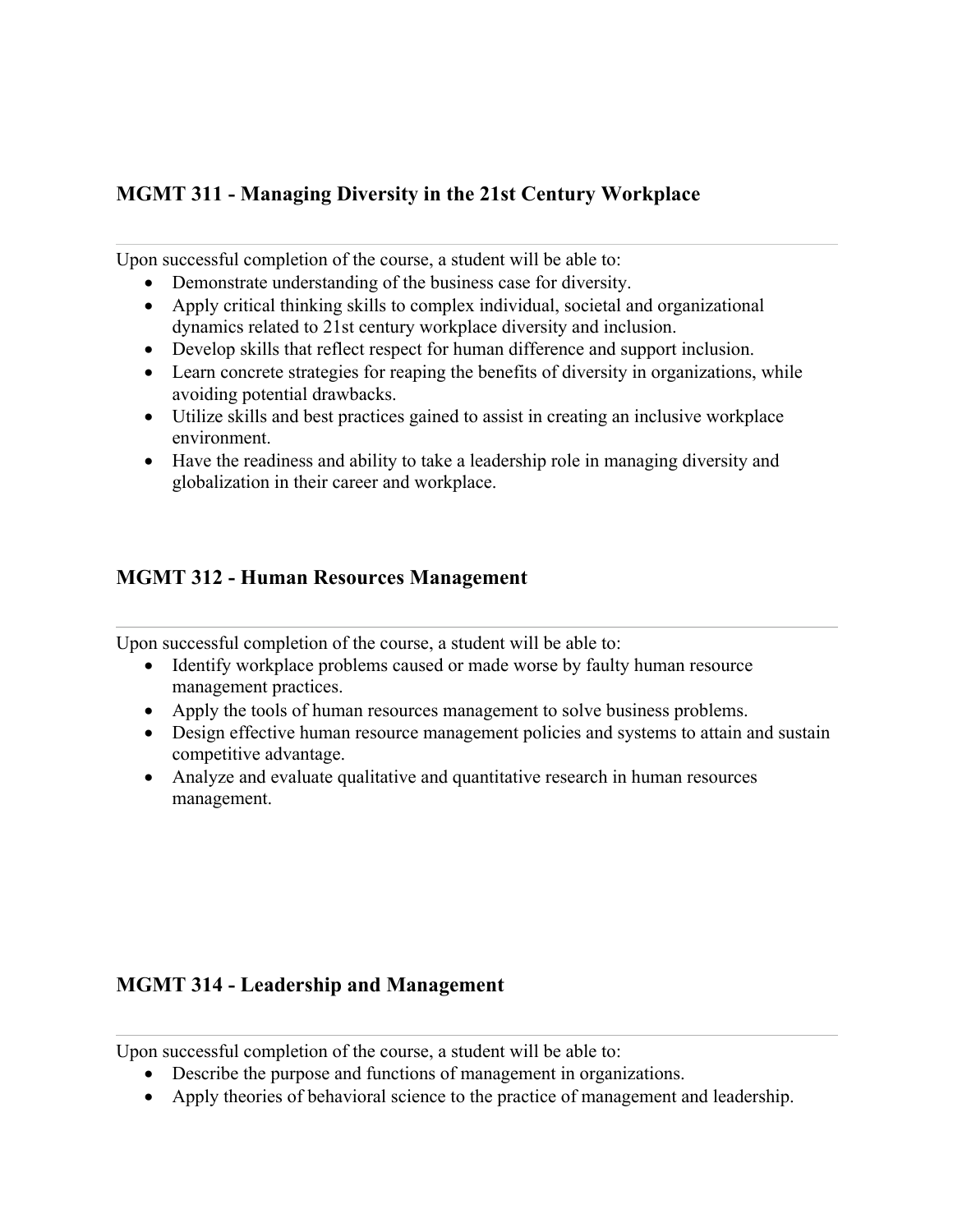- Explain the fundamental principles of organizing and recognize various types of organizational structures.
- Apply theories of organization, leadership, and power to informal structures such as social networks.
- Explain and apply the process of research in management science.

### **MGMT 316 - Training and Development**

Upon successful completion of the course, a student will be able to:

- Conduct a training needs assessment which links training objectives to business goals;
- Develop training objectives that identify specific training outcomes;
- Design a training environment that maximizes learning, retention, and transfer of training;
- Select and utilize best training methods and media to accomplish training objectives;
- Present a training program using effective verbal and nonverbal presentation techniques;
- Create a training budget;
- Design an evaluation strategy that incorporates reaction, learning, behavior, and results level of analyses.

# **MGMT 318 - Employee Relations and Employment Law**

Upon successful completion of the course, a student will be able to:

- Define various types of employment relationships.
- Analyze components of employment and labor law, including employee rights and employer responsibilities.
- Explain methods of alternative dispute resolution and grievance procedures.
- Identify emerging issues in employee relations and employment law.
- Develop and communicate informed opinions on complex issues in employment law and employee relations.

# **MGMT 320 - Negotiation and Conflict Management**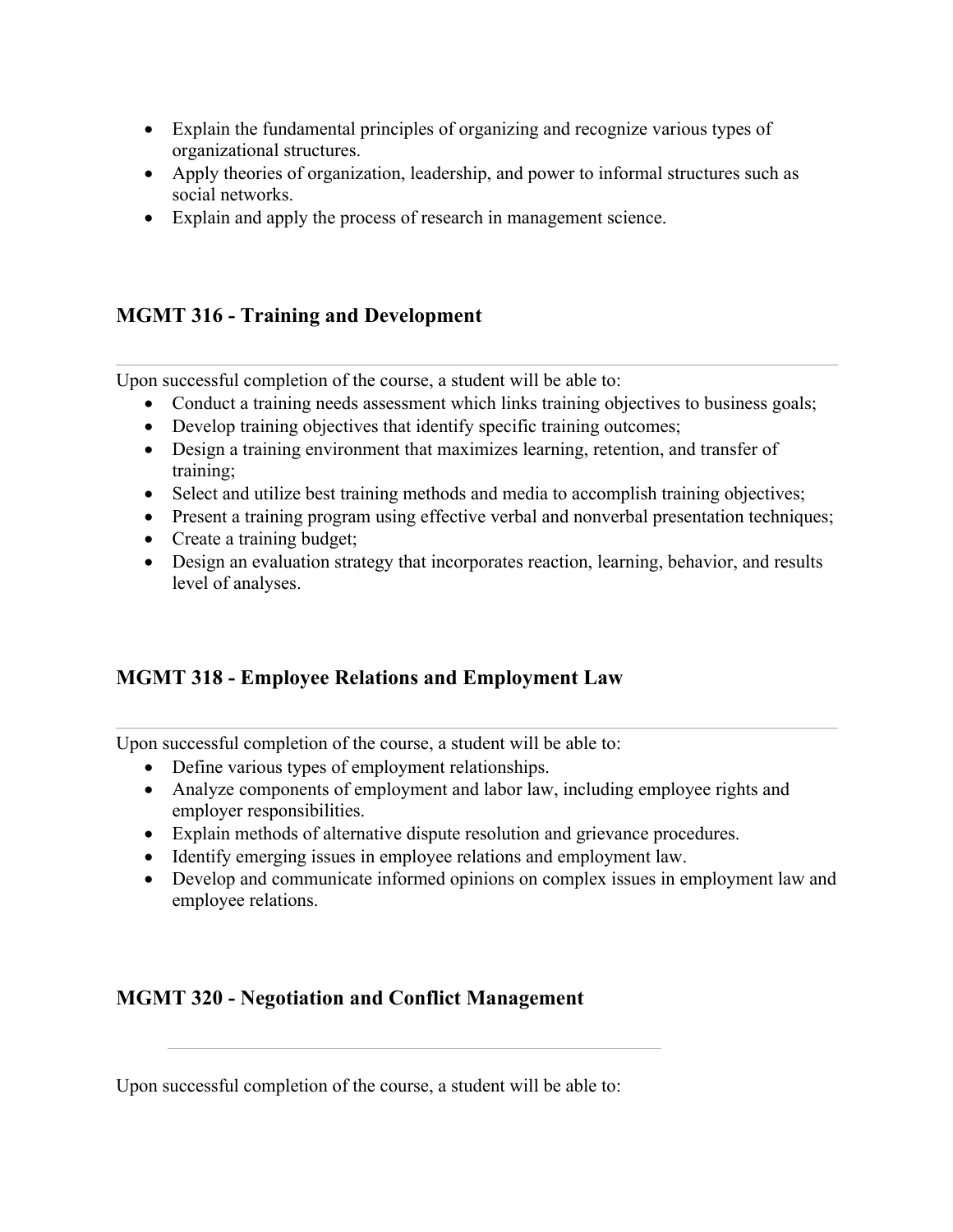- Describe concepts and theories of negotiation and conflict management.
- Analyze conflict scenarios to select appropriate strategies for resolution.
- Design negotiation strategies and demonstrate skills in execution.
- Modify strategies to account for cultural differences.

### **MGMT 350 - Decision Science**

Upon successful completion of the course, a student will be able to:

- Demonstrate the knowledge of principles and techniques of quantitative methods in problem solving and scientific inquiry.
- Apply the quantitative methods using software to solve problems, interpret results and write recommendations.
- Demonstrate understanding of the frameworks and steps involved in problem solving and scientific inquiry, and the role of quantitative models in them.
- Identify the role of quantitative techniques in data-driven decision-making technologies.

### **MGMT 362 - Service Management**

Upon successful completion of the course, a student will be able to:

- Demonstrate familiarity and a working knowledge of the principles and practice of operations management in the service industry.
- Define terminology and outline applications and tools that are essential for managing operations in the service industry.
- Utilize quantitative and qualitative methods and software applications in managing service operations.

### **MGMT 364 - Global Supply Chain Management**

Upon successful completion of the course, a student will be able to:

• Develop a systematic framework for analyzing the behavior of large and complex supply chain networks.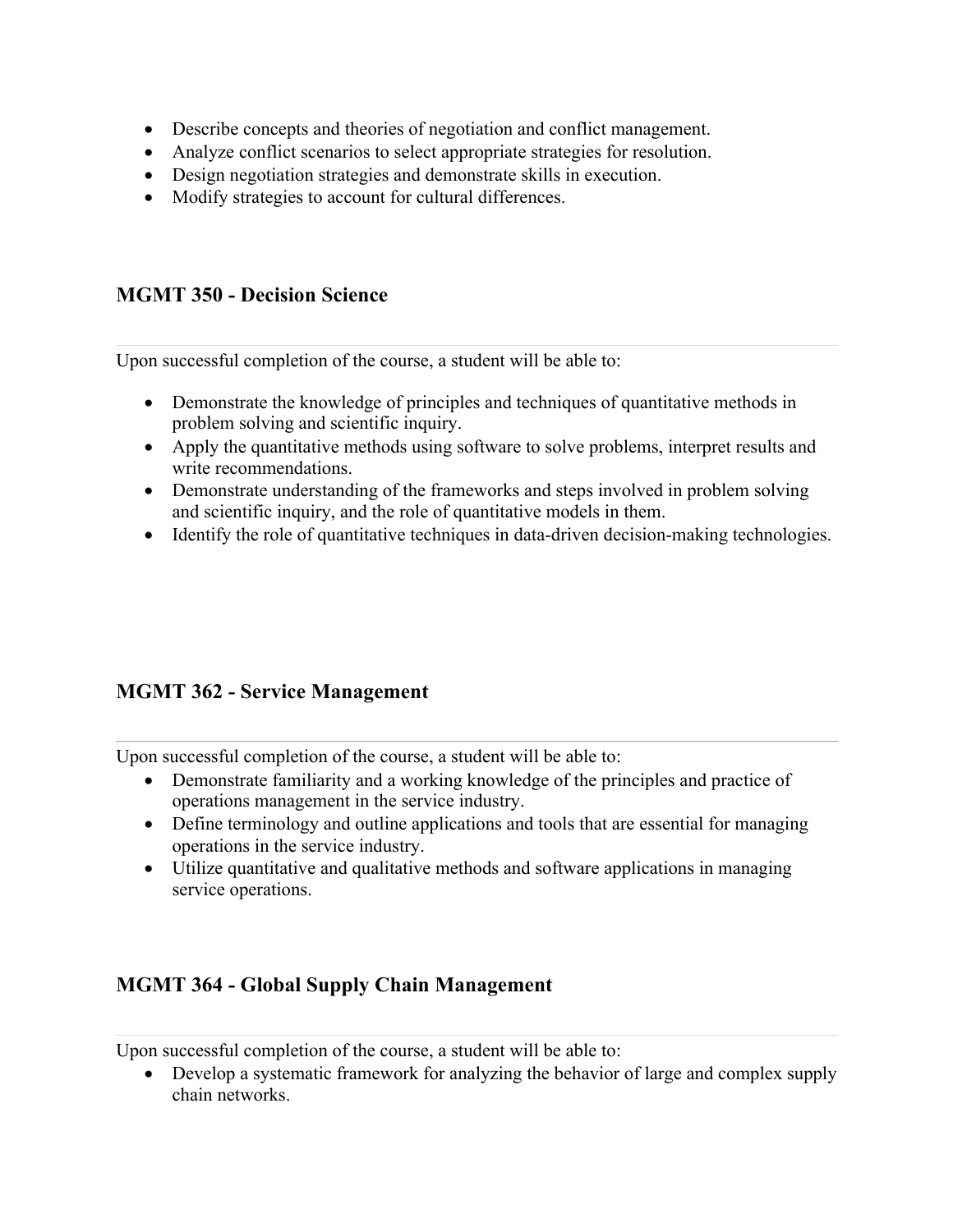- Compare and contrast the motivations of suppliers, producers, and distributors in ensuring supply of raw materials and availability of finished goods.
- Utilize information technology and various quantitative and qualitative approaches that reduce production, inventory and transportation costs, and improve service levels and profitability.

### **MGMT 365 - Enterprise Resource Planning and Control**

Upon successful completion of the course, a student will be able to:

- Demonstrate understanding of concepts and applications of enterprise resource planning (ERP) and management.
- Develop working skills in planning and managing enterprise resources including aggregate planning, master demand scheduling, materials requirements planning, capacity management, and short-term scheduling.
- Apply modern software to plan and manage resources in organizations.

#### **MGMT 366 - Logistics Management**

Upon successful completion of the course, a student will be able to:

- Demonstrate understanding of logistics principles and applications.
- Apply quantitative methods and tools to make logistics decisions.
- Analyze logistics performance with key performance indicators.
- Evaluate logistics operations and make recommendations for improvement.

#### **MGMT 368 - Quality and Process Improvement**

- Apply concepts and applications of quality management to manage and improve quality, productivity, and reliability in organizations.
- Demonstrate essential skills of modeling, managing and optimizing quality related decisions.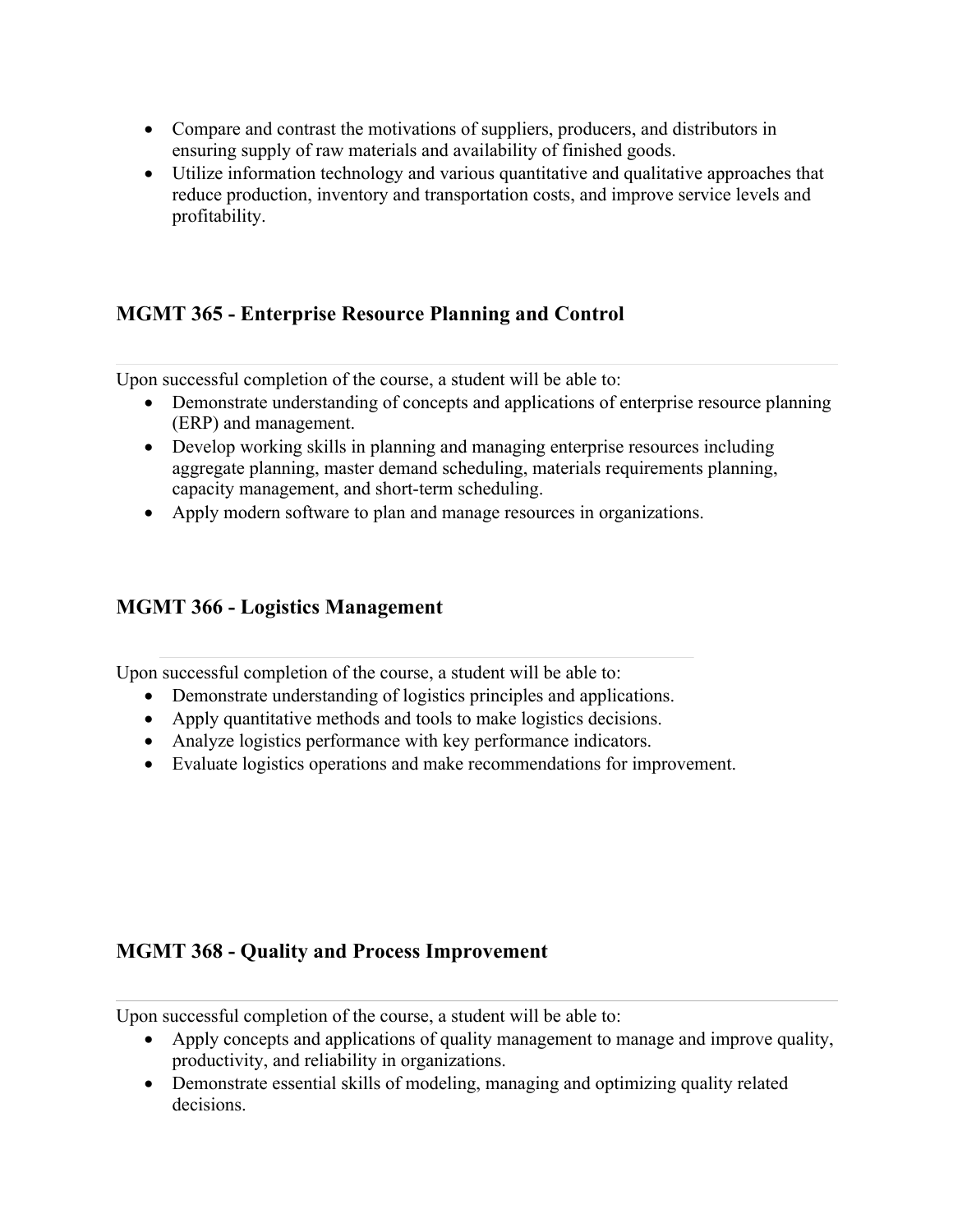• Develop and utilize a variety of quantitative and qualitative methods and tools in managing and improving quality and reliability-based decisions.

#### **MGMT 369 - Supply Management and E-Commerce**

Upon successful completion of the course, a student will be able to:

- Evaluate the potential contribution of suppliers and effective purchasing and supply management to corporate or organizational strategy and objectives.
- Identify and analyze major decisions and problems facing managers in supply management and to apply the appropriate concepts, tools and techniques in their resolution.
- Recognize strengths and weaknesses of existing suppliers, purchasing and supply management organizations, policies and practices.

#### **MGMT 398 - Internship**

Upon successful completion of the course, a student will be able to:

• Varies.

### **MGMT 400 - Seminar on Special Topics in Human Resource Management and Organizational Behavior**

- Demonstrate an understanding of the HRM/OB topics being discussed in the course.
- Conduct quality research on the HRM/OB topic at hand to develop and design HRM/OB practices and/or systems in multicultural organizations, and present it to an informed audience. (Instructors must develop at least three subject matter specific SLOs for the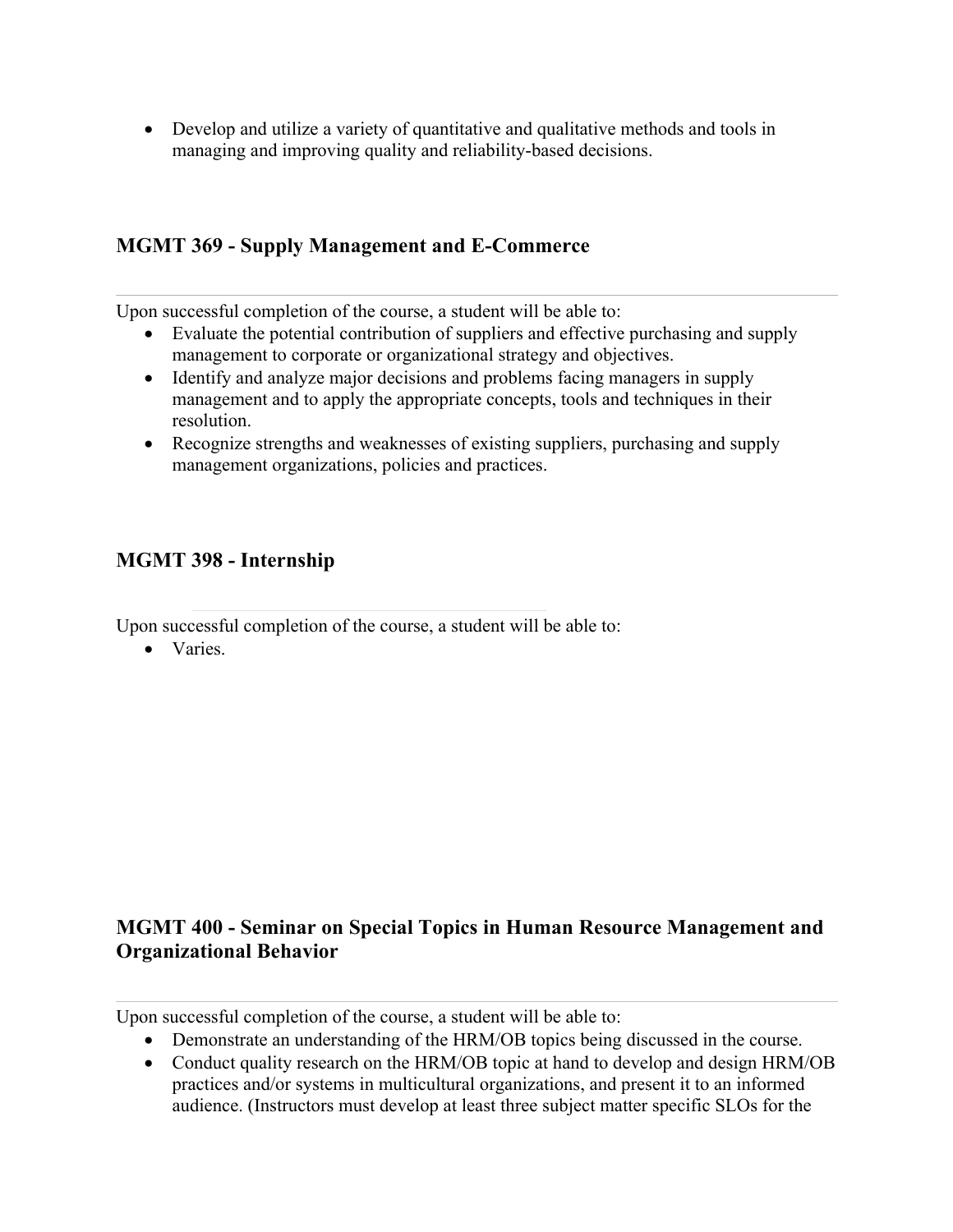selected topic of the course - e.g. managing diversity, international leadership, leading change)

#### **MGMT 402 - Managing the Global Workplace**

Upon successful completion of the course, a student will be able to:

- Demonstrate an understanding of the HR issues facing global HR managers today in HR planning, recruitment, selection, compensation, performance management, training and expatriate assignments.
- Demonstrate an understanding of the cultural basis of employee behavior in the global workplace.
- Apply an understanding of cross-cultural management concepts to create effective international teams and negotiate effectively across cultures.
- Apply an understanding of cross-cultural management concepts in designing HR systems for different global regions.
- Conduct quality research on HR systems to design appropriate HR systems for different countries and cultures and present it to an informed audience.

#### **MGMT 404 - Staffing and Talent Management**

Upon successful completion of the course, a student will be able to:

- Analyze strategic staffing and talent acquisition practices.
- Evaluate performance management and talent review systems that accurately assess employee performance.
- Evaluate training methods to foster learning in a multi-cultural multi-generational workforce.
- Analyze methods for succession planning and best practices for talent retention.

#### **MGMT 406 - Compensation and Reward Systems**

- Identify workplace problems caused or made worse by faulty compensation systems.
- Apply the tools of compensation theory to solve business problems.
- Design effective compensation systems to attain and sustain competitive advantage.
- Analyze and evaluate qualitative and quantitative research in compensation.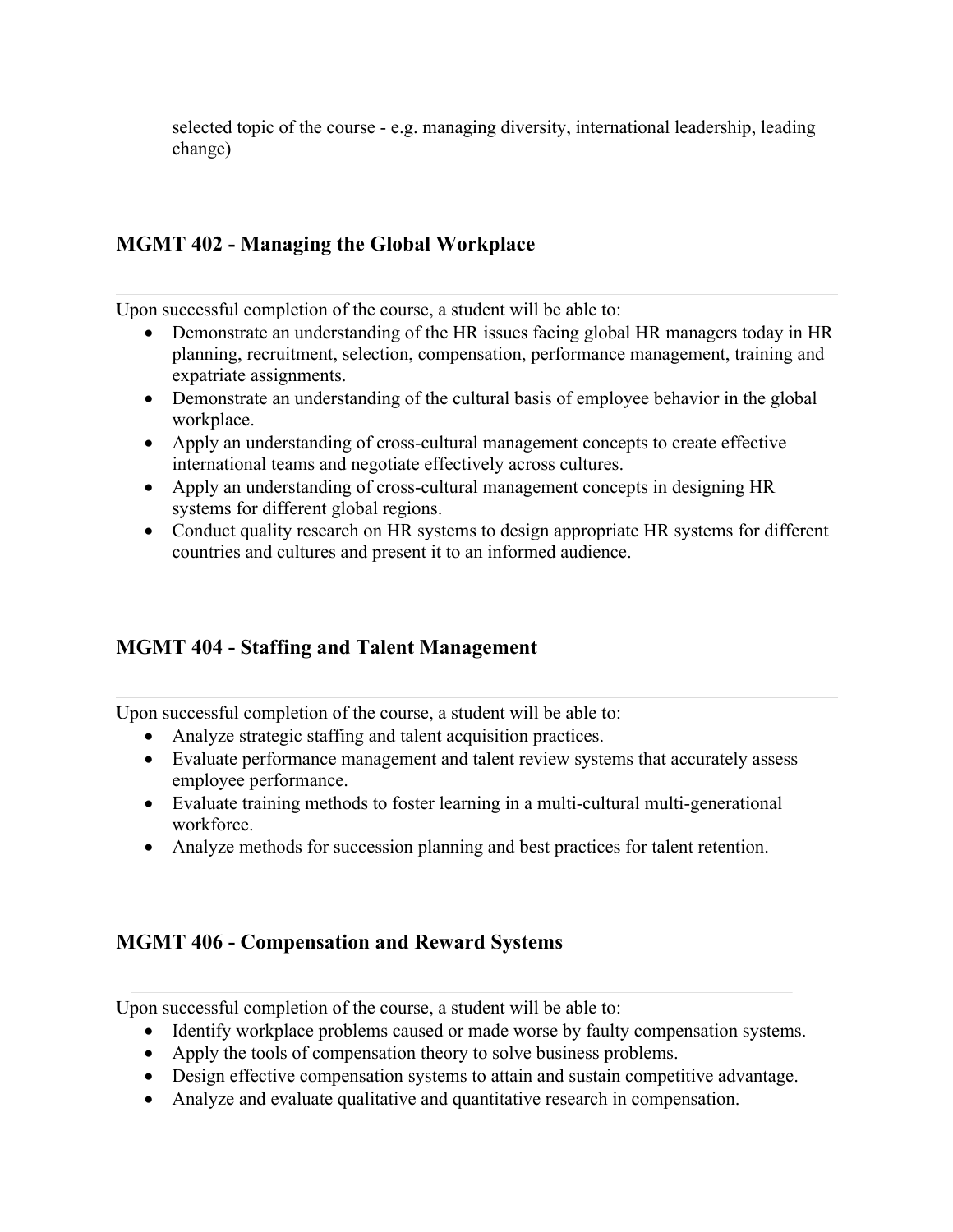#### **MGMT 408 - HR Analytics**

Upon successful completion of the course, a student will be able to:

- Identify effective data collection methods to analyze effectiveness of HR practices.
- Apply statistical data analysis techniques to analyze strategic human resource (HR) management practices.
- Use data and metrics for HR problem-solving and decision-making.
- Demonstrate understanding of HR data analysis techniques, along with mistakes to avoid when interpreting HR data.

## **MGMT 450 - Project Management**

Upon successful completion of the course, a student will be able to:

- Demonstrate understanding of the processes, methodologies, tools and techniques used in the management of projects.
- Develop the working skills in project initiation, planning, execution, and monitoring and control.
- Apply the concepts, tools and technique in analyzing, planning and managing projects.

# **MGMT 455 - Supply Chain Data Analytics**

- Demonstrate understanding of the important role of data-driven decision-making methods in solving a variety of problems in operations and supply chain management.
- Explain and interpret real world examples of how analytics have been used to transform a business or industry.
- Develop essential skills of analyzing and solving quantitative models with computer programs used in business (especially Microsoft Excel).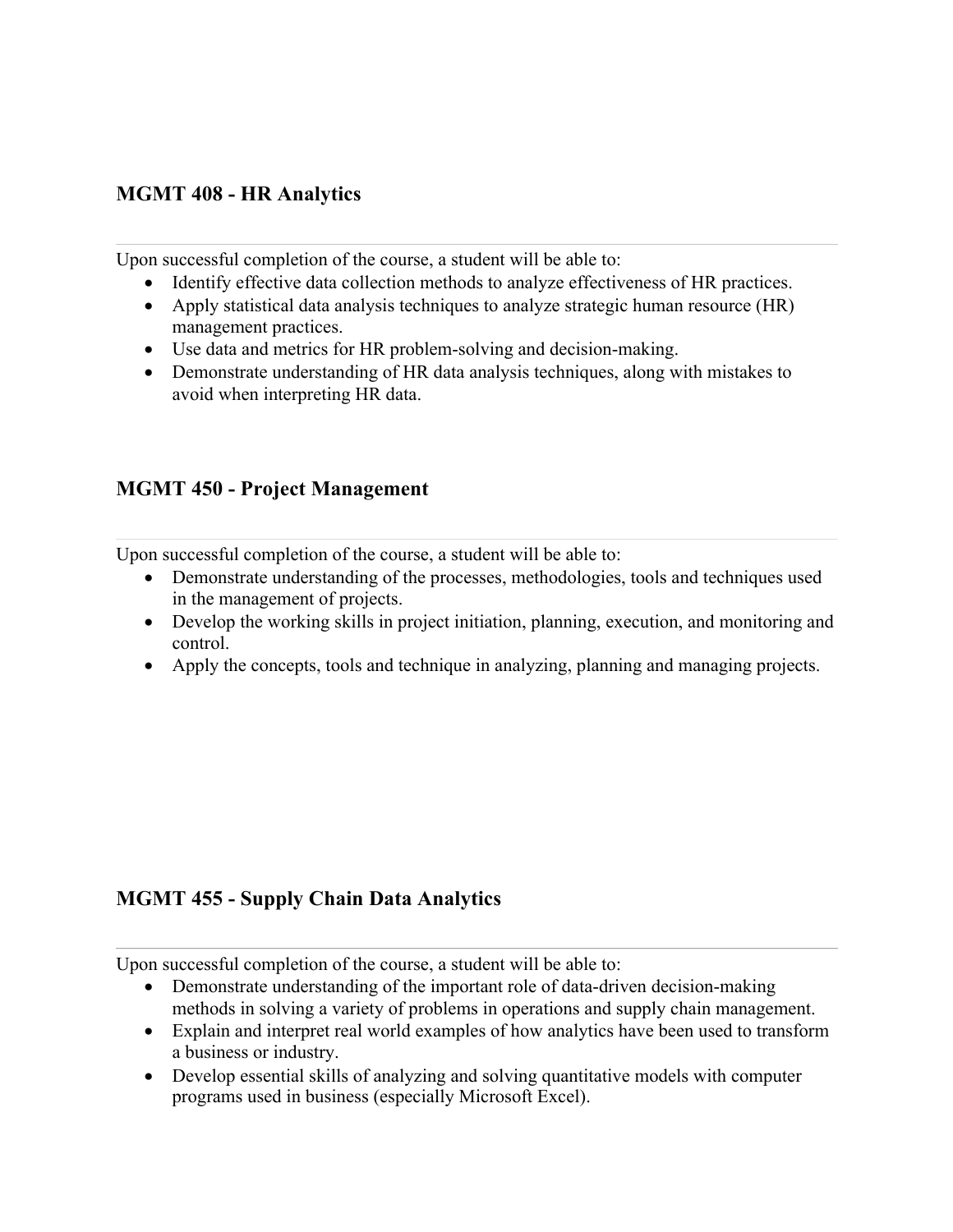### **MGMT 460 - Healthcare Operations Management**

Upon successful completion of the course, a student will be able to:

- Construct measures to analyze healthcare processes.
- Utilize quantitative and qualitative methods and tools to analyze and solve healthcare operations problems.
- Design methods to increase healthcare operational efficiency using process improvement tools.

### **MGMT 465 - Emerging Technologies in Operations**

Upon successful completion of the course, a student will be able to:

- Identify major emerging technologies that change the way we operate business.
- Analyze the impact of emerging technologies on business operations.
- Explain how to employ emerging technologies in business operations.

#### **MGMT 490 - Independent Study**

Upon successful completion of the course, a student will be able to:

• Varies.

#### **MGMT 497 - Issues in Management**

- Demonstrate an understanding of the HRM/OB topics being discussed in the course.
- Conduct quality research on the HRM/OB topic at hand to develop and design HRM/OB practices and/or systems in multicultural organizations, and present it to an informed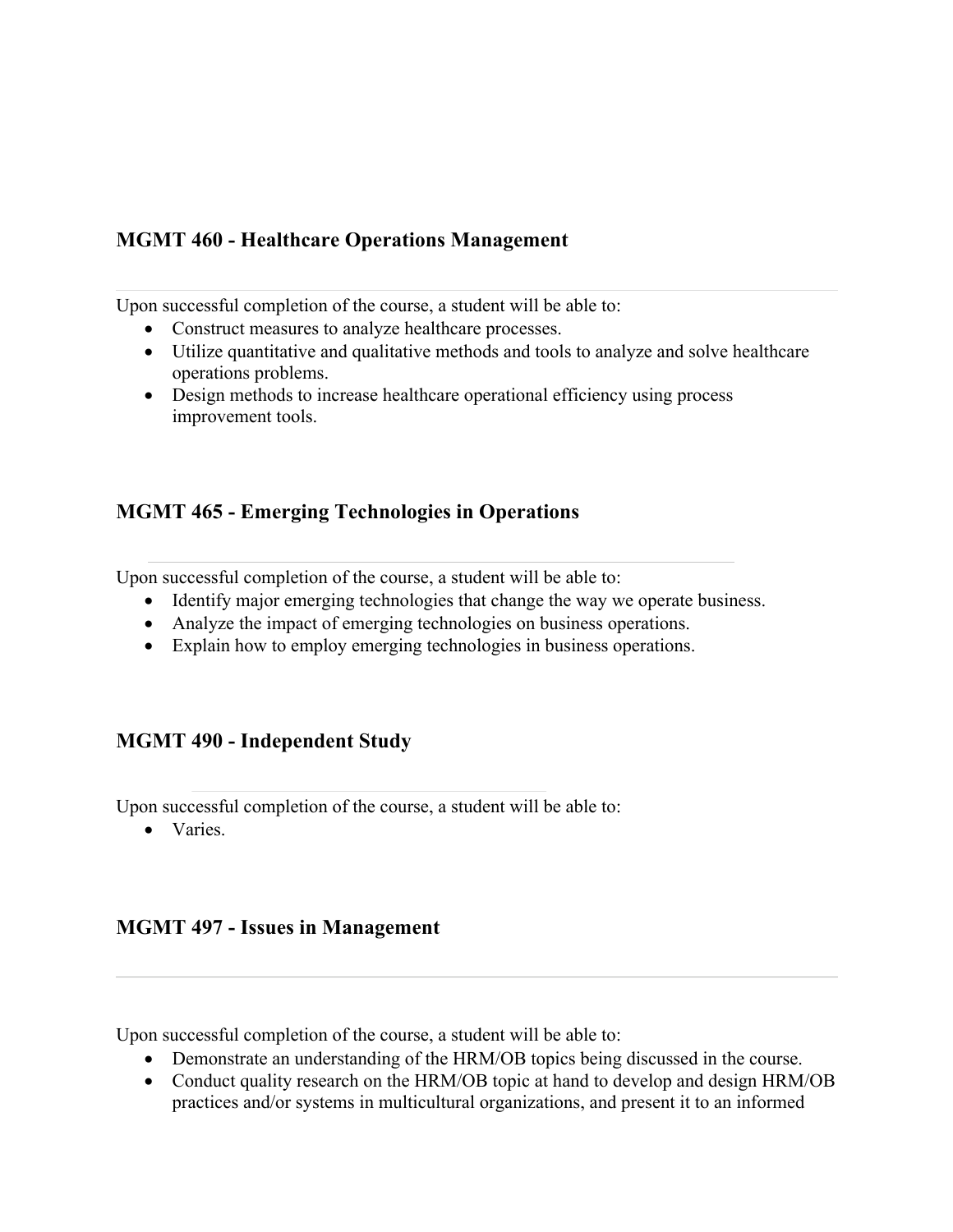audience (Instructors must develop at least three subject matter specific SLOs for the selected topic of the course - e.g. managing diversity, international leadership, leading change)

#### **MGMT 498 - Internship**

Upon successful completion of the course, a student will be able to:

• Varies.

#### **MGMT 610 - Strategic Human Resources Management**

Upon successful completion of the course, a student will be able to:

- Apply key course concepts to solve actual HRM problems in firms.
- Conduct basic statistical analysis on HRM data.
- Interpret basic statistical analysis of HRM data.
- Design strategic HRM systems to attract and retain top talent.
- Choose HRM policies that are mutually reinforcing as part of a high-performance system.

#### **MGMT 612 - Strategic Compensation and Reward Systems**

- Design a compensation and benefits system to motivate workers.
- Design a compensation and benefits system to attract the desired worker types.
- Design a compensation and benefits system to retain top talent.
- Apply theory to avoid unintended negative consequences of changes to a compensation and benefits system.
- Analyze how benefits systems affect the attraction and retention of desired worker types.
- Analyze how the optimal compensation policy differs across workers, firms, sectors, and institutional and market environments.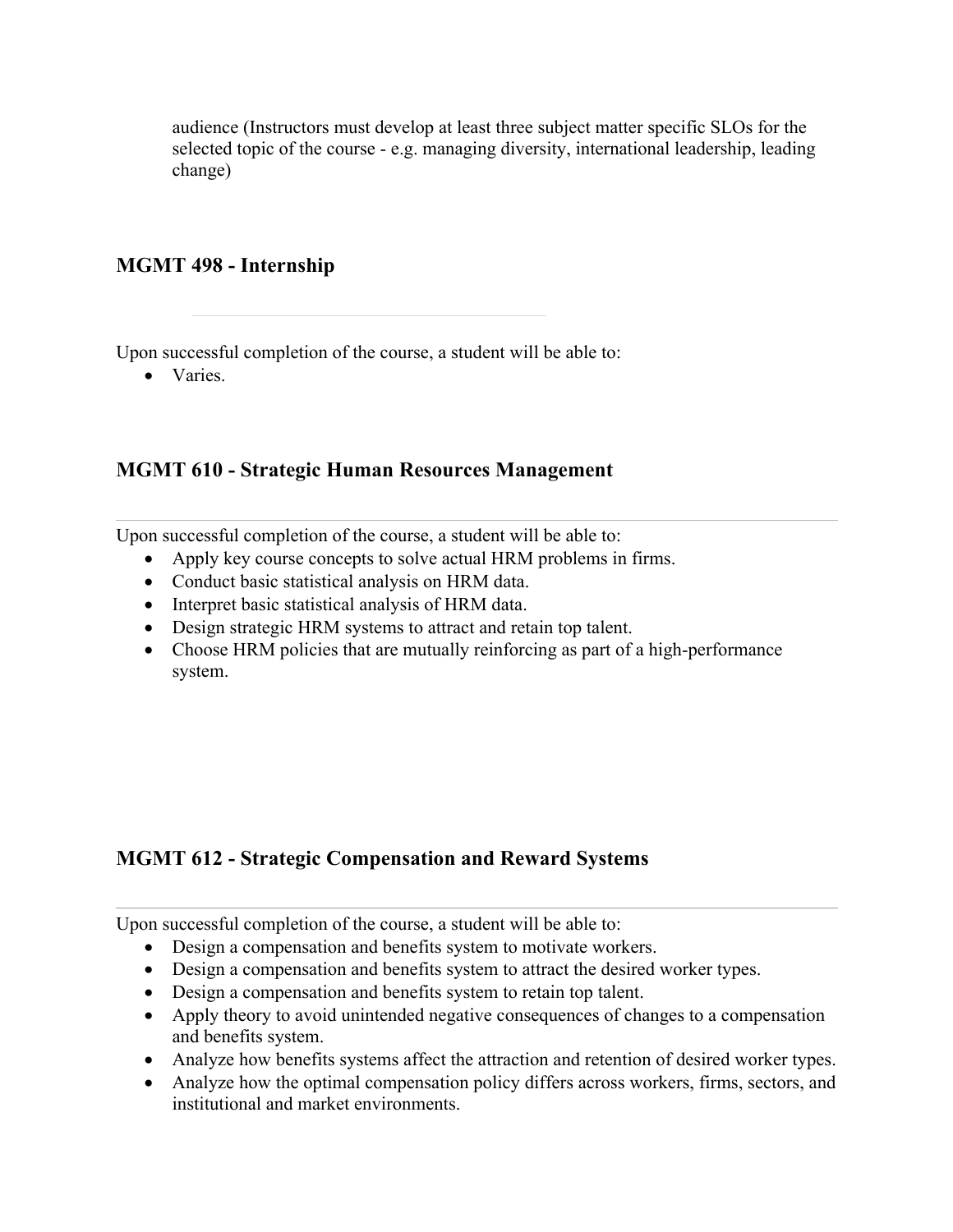### **MGMT 614 - Talent Management**

Upon successful completion of the course, a student will be able to:

- Explain the context for effective employee behavior and success (e.g. culture, competencies).
- Analyze Talent Acquisition strategies such as HR planning, recruitment, selection, and onboarding.
- Evaluate options for Performance Management systems that promote meaningful conversations between managers and employees, fostering outstanding performance.
- Evaluate Training and Development methods that appeal to a multi-cultural and multigenerational workforce, and facilitate growth.
- Analyze and evaluate the Talent Review and Succession Planning process.

#### **MGMT 616 - People Analytics**

- Examine tools and techniques used to effectively recruit and retain the best people in organization.
- Apply strategic human resource (HR) management concepts to the systematic collection, analysis, and interpretation of data designed to improve decisions about talent and the organization as a whole.
- Analyze critically, the use of data and metrics for HR problem-solving and decisionmaking.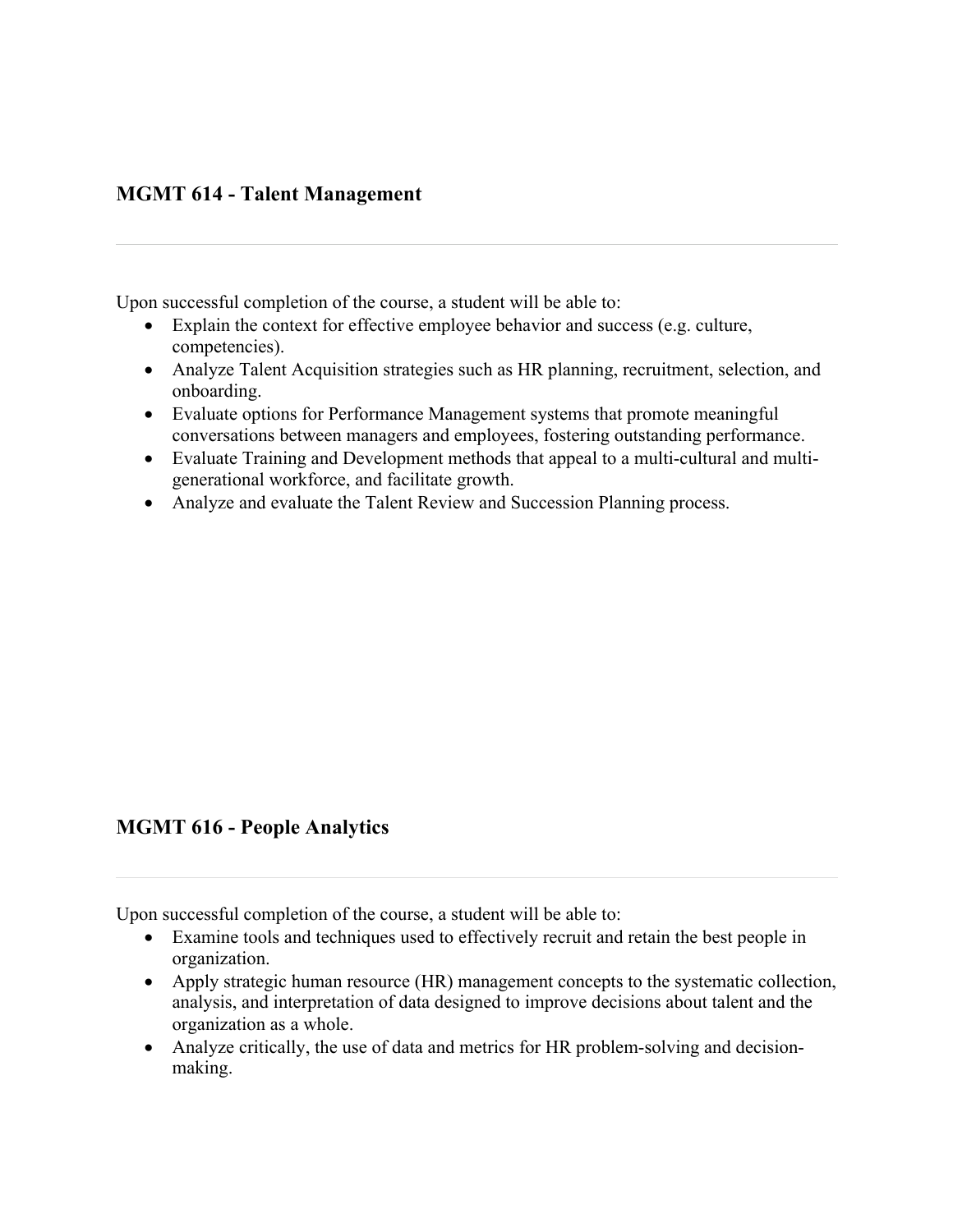• Demonstrate understanding of HR data analysis techniques, along with mistakes to avoid when interpreting data, or when assessing reports and interpretations offered by others.

#### **MGMT 618 - Human Resources and the Law**

Upon successful completion of the course, a student will be able to:

- Identify and interpret key laws and regulations relevant to the employment relationship.
- Develop awareness of emerging legal issues in HRM field.
- Apply legal rules to HRM decision-making using ethical principles and risk mitigation techniques.
- Develop and defend informed opinions on legal issues relevant to HRM in written and oral communication.

### **MGMT 620 - Leading Teams and Managing Creativity**

Upon successful completion of the course, a student will be able to:

- Identify and apply theories of team behavior and management of teams.
- Use analytic and interpersonal skills to effectively lead diverse groups and teams.
- Develop leadership skills that foster creativity and innovation in individuals and teams.
- Analyze the influence of organizational practices and environmental conditions on creativity in organizations.

### **MGMT 622 - Managing the Global Workplace**

- Demonstrate an understanding of the HR issues facing global HR managers today in HR planning, recruitment, selection, compensation, performance management, training, and expatriate assignments.
- Demonstrate an understanding of the cultural basis of employee behavior in the global workplace.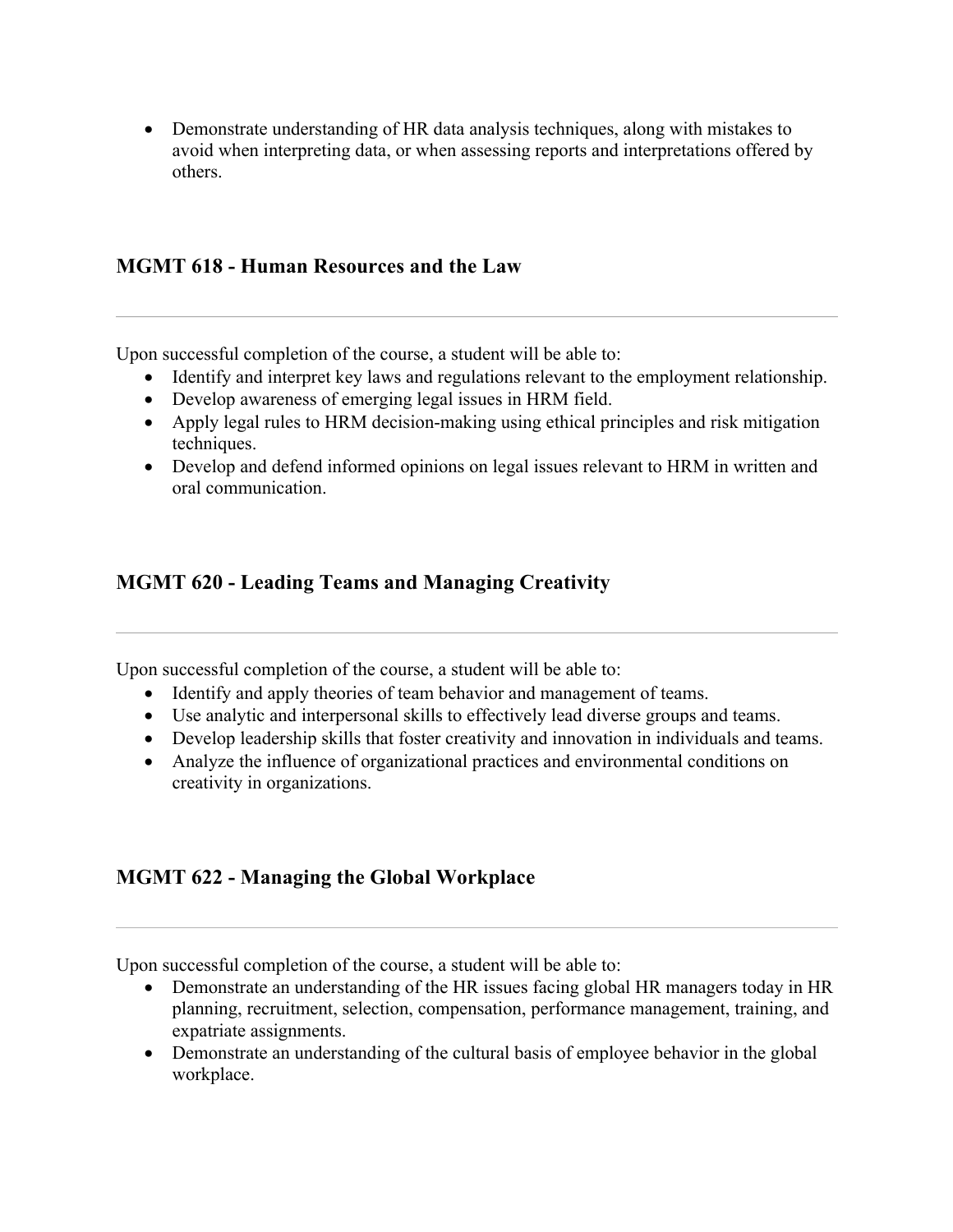- Apply an understanding of cross-cultural management concepts to create effective international teams and negotiate effectively across cultures.
- Apply an understanding of cross-cultural management concepts in designing HR systems for different global regions.
- Conduct quality research on HR systems to design appropriate HR systems for different countries and cultures and present it to an informed audience.

### **MGMT 624 - Special Topics in Human Resource Management and Organizational Behavior**

Upon successful completion of the course, a student will be able to:

- Demonstrate an understanding of the HRM/OB topics being discussed in the course.
- Conduct quality research on the HRM/OB topic at hand to develop and design HRM/OB practices and/or systems in multicultural organizations, and present it to an informed audience.
- Instructors must develop at least three subject matter specific SLOs for the selected topic of the course.
- Suggested topics: Managing diversity, Global Leadership (India, China, Brazil), Leading Change and Transformation, Organizational Development, Organizational Design, High Performance Management.

### **MGMT 650 - Global and Sustainable Supply Chains**

- Develop and manage key drivers of supply chain performance and their interrelationships with strategy and other functions of the company.
- Utilize supply chain performance drivers to improve supply chain performance.
- Analyze supply chain performance drivers with analytical tools.
- Apply the concepts and tools to analyze real business problems.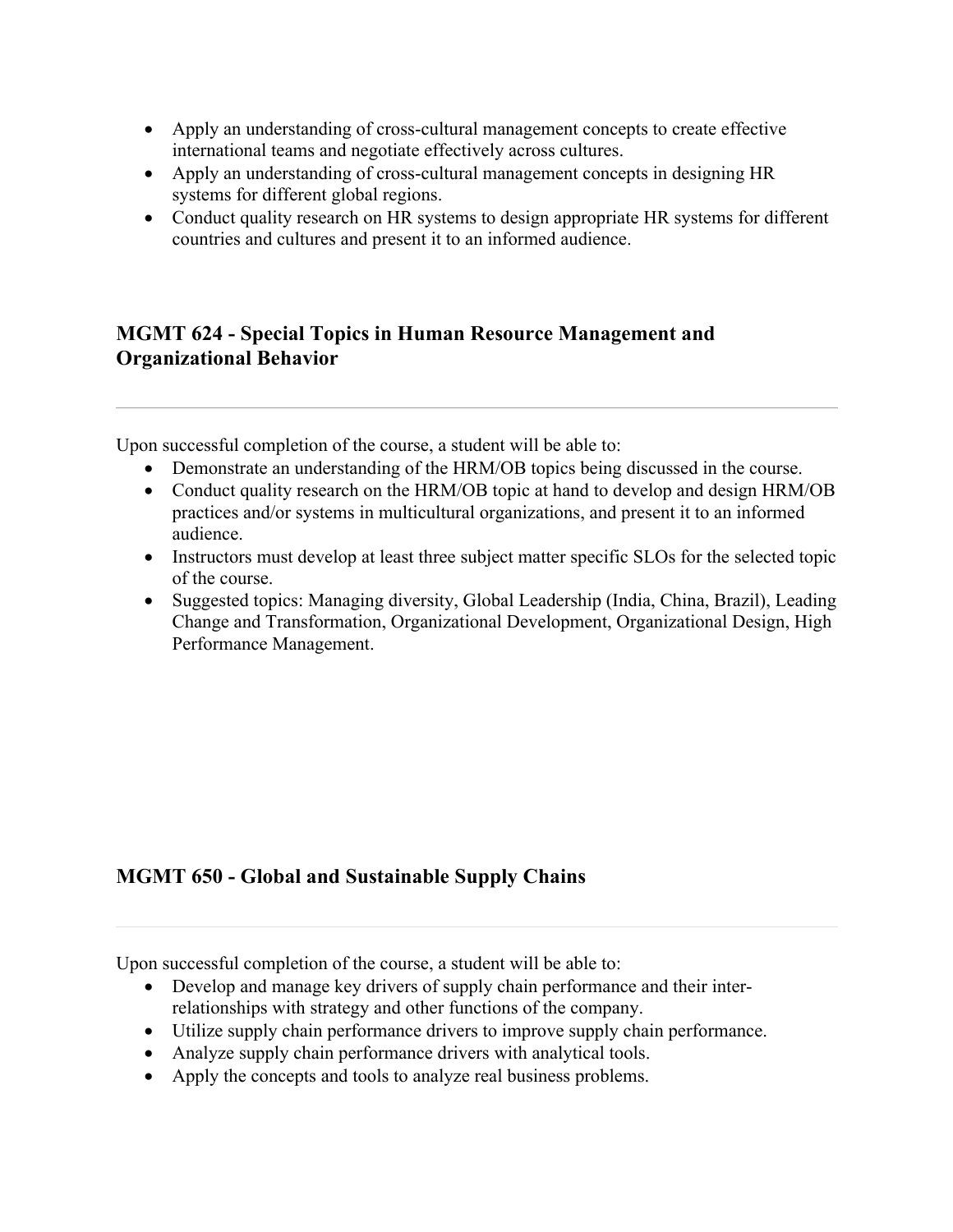### **MGMT 652 - Service Operations Management**

Upon successful completion of the course, a student will be able to:

- Explain the role played by service industry in an economy.
- Demonstrate knowledge of the nature of service operations and current approaches used in the industry.
- Build critical skills in managing service operations in an organization, specifically in appraising and improving a service process, evaluating service capacity, and managing service encounters and waiting times.
- Develop extensive skills in applying quantitative and qualitative methods and tools to analyze service operations.

### **MGMT 654 - Enterprise Planning and Control**

Upon successful completion of the course, a student will be able to:

- Apply concepts and applications of planning resources utilizing Enterprise Resource Planning (ERP) systems.
- Analyze enterprise resources to optimally fulfill demands from various perspectives such as efficiency, quality, responsiveness, and sustainability.
- Develop extensive skills of using quantitative methods and tools of planning and scheduling enterprise resources.
- Utilize ERP software in supply chain planning and scheduling of enterprise resources.

#### **MGMT 656 - Quality and Lean Management**

- Develop an appreciation of quality management theory, principles, and practices.
- Apply quality and lean principles, strategy, and applications in managing operations and supply chain.
- Develop extensive skills in utilizing quantitative and qualitative methods and tools of quality and lean management to solve business and management problems.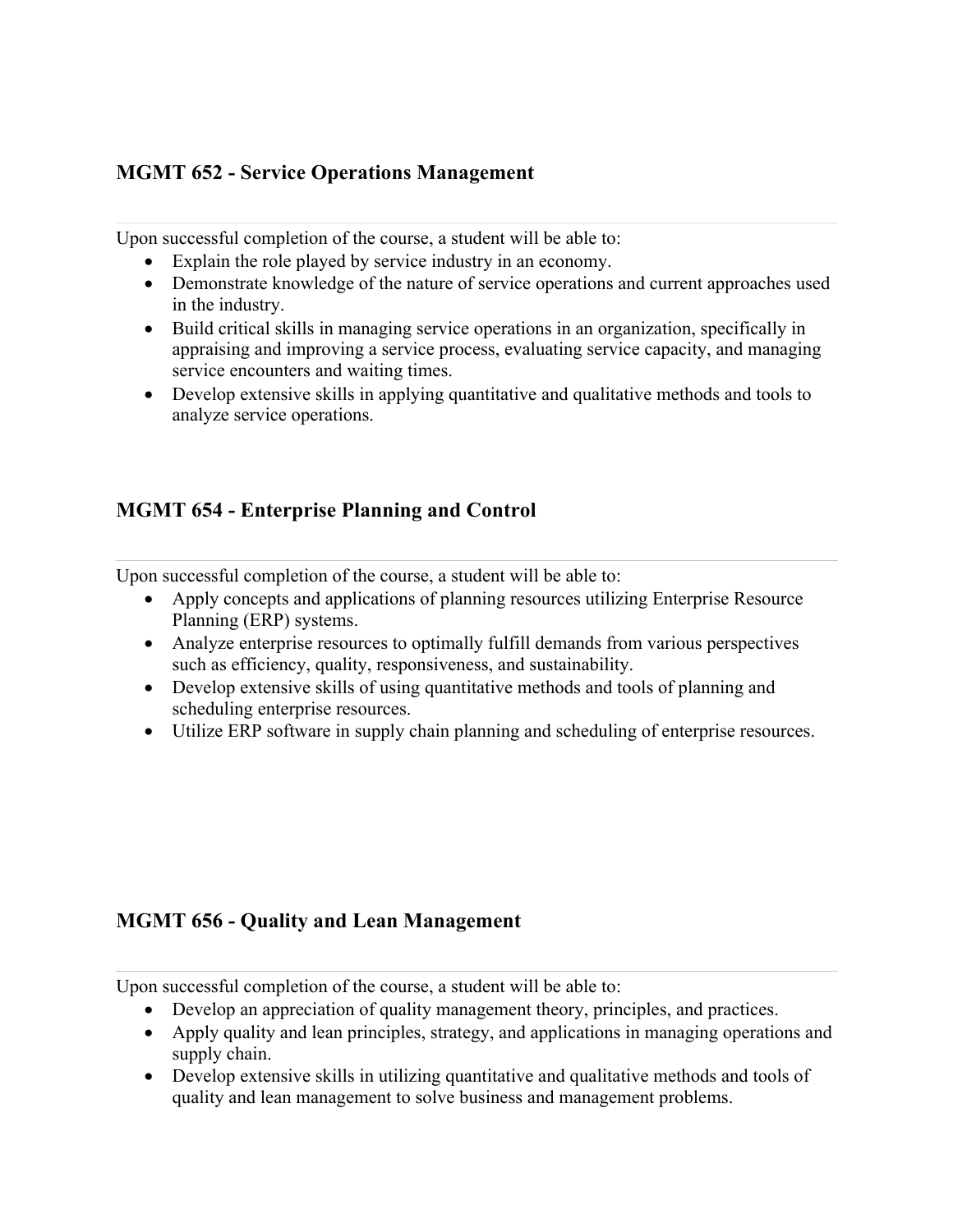• Identify and apply quality control models to improve quality and increase operational efficiency.

### **MGMT 658 - Project Management**

Upon successful completion of the course, a student will be able to:

- Develop extensive skills in tools and techniques used in planning, scheduling, and controlling projects.
- Apply the concepts, tools and technique in analyzing, planning, and managing projects.
- Analyze the role of socio-cultural factors in effective management of projects.
- Evaluate the alignment of project plan with company's strategy and competitive global environment.

### **MGMT 660 - Healthcare Operations Management**

Upon successful completion of the course, a student will be able to:

- Illustrate key concepts, strategy, and applications of operations management in the healthcare industry.
- Develop extensive skills in applying quantitative and qualitative methods and tools to analyze and solve healthcare operations problems.
- Propose methods to increase healthcare operational efficiency using process improvement tools.

#### **MGMT 662 - Operations Analytics**

- Demonstrate the understanding of the importance of data-driven decision-making methods in solving a variety of problems in operations area.
- Evaluate real-world cases of how operations analytics have been used to transform a business or industry.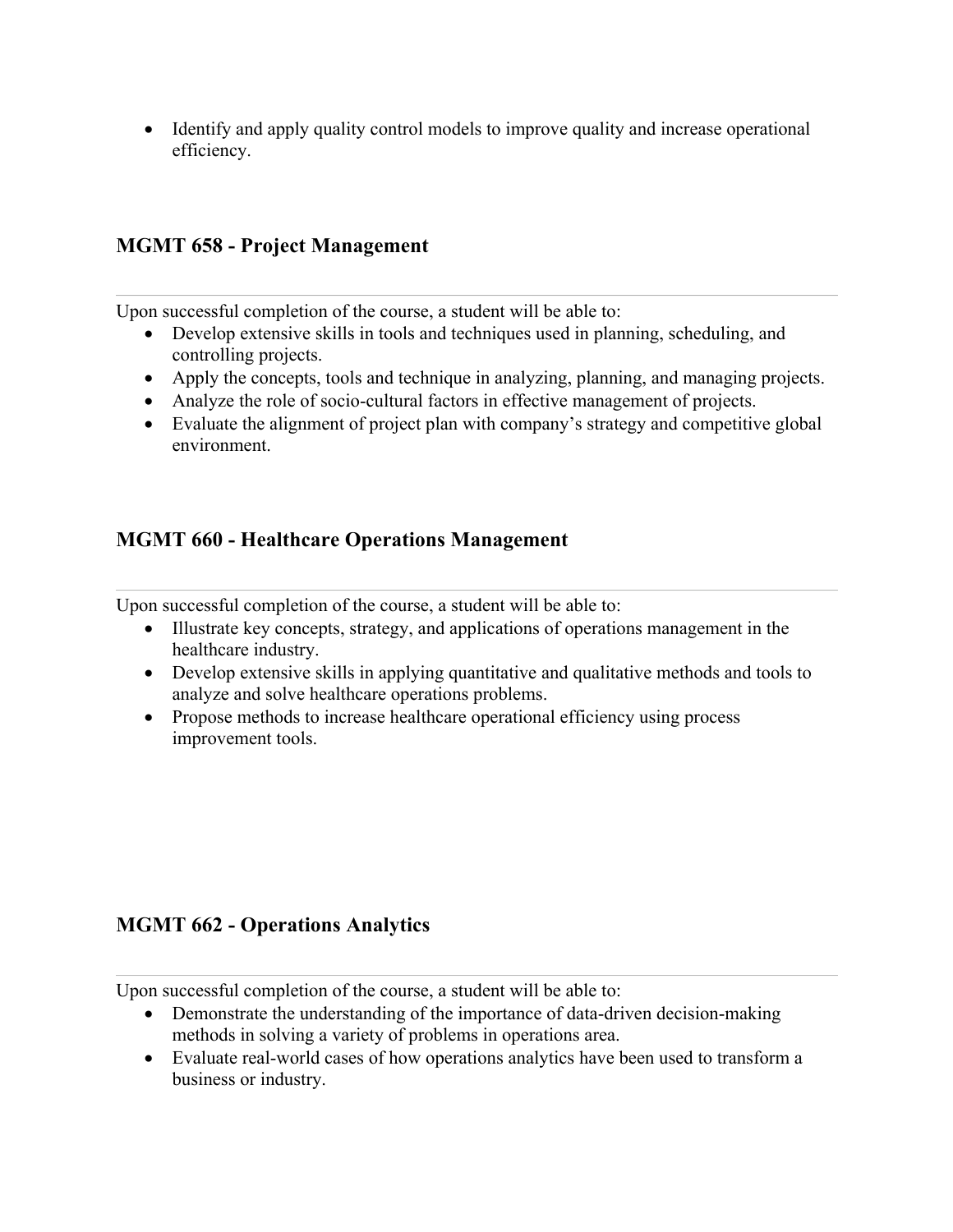• Develop extensive skills in applying various tools/software in modeling demand uncertainties, predicting outcomes of competing policy and choosing the best course of action in face of risk.

### **MGMT 670 - Strategic Industry and Competitive Analysis**

Upon successful completion of the course, a student will be able to:

- Analyze the structural features of an industry and develop strategies that position the firm most favorably in relation to competition and industry structure.
- Develop skills for the formulation and analysis of firm strategy to address business challenges and opportunities, including innovation, global competition, and sustainability.
- Establish an understanding and working knowledge of industry structure, competitive strategy, firm boundaries, resource allocation, and firm value creation and capture.

### **MGMT 675 - Innovation Strategy**

Upon successful completion of the course, a student will be able to:

- Develop an understanding of how innovations develop, gain adoption in the marketplace, and lead to new and revitalized industries.
- Identify opportunities for competitive advantage through innovation, such as the appropriation of value from intellectual property and the commercialization of technology. Investigate how to nurture innovative capacity in the firm and how to build a creative organization.

### **MGMT 676 - Global Strategy**

- Analyze global industries, identify firm capabilities and develop plans for competing in global markets.
- Examine political, economic, social, and cultural forces that affect firm strategies in a global context.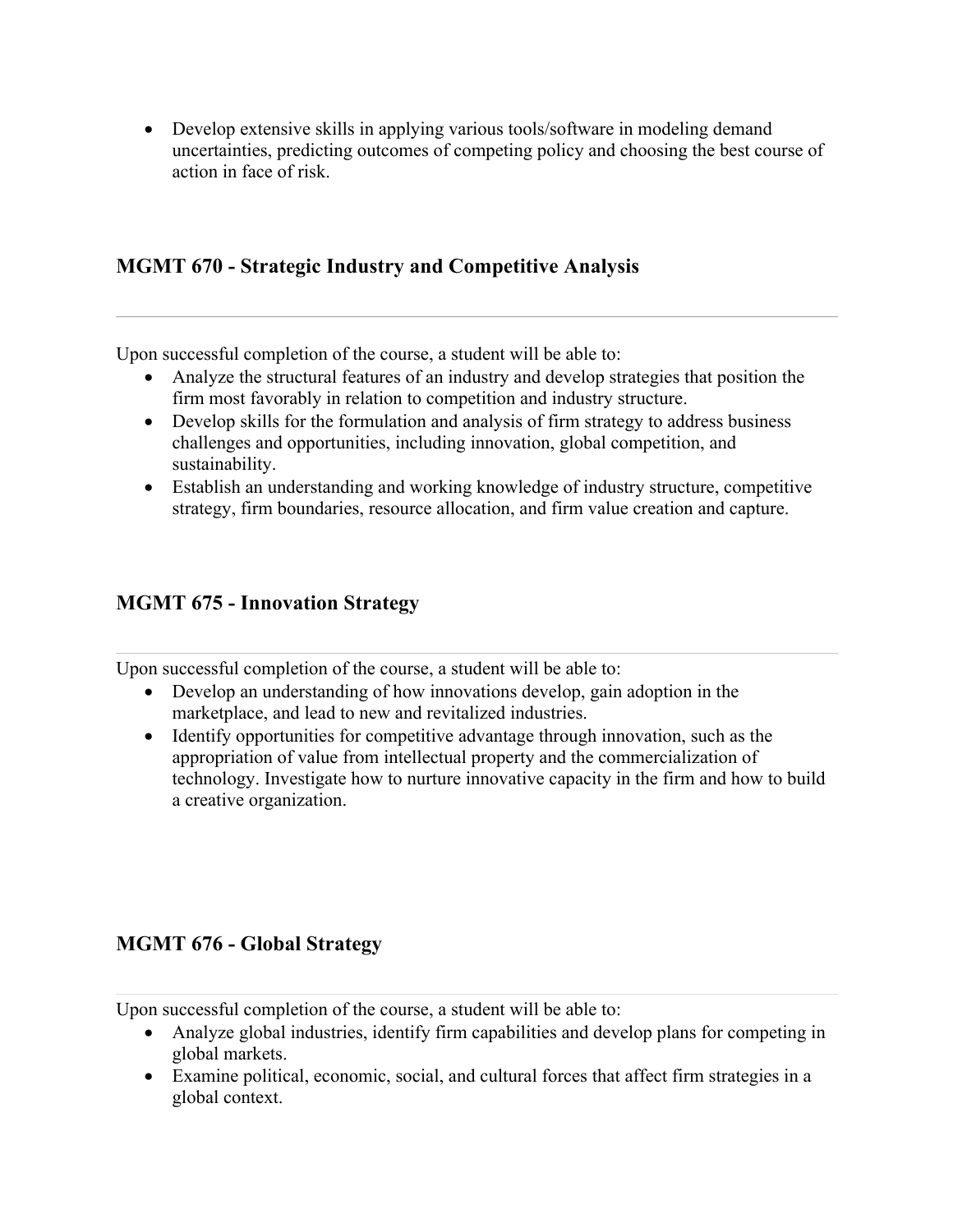- Analyze why firms globalize and assess how they develop and implement global strategies to compete in global markets.
- Evaluate firm strategies when facing competition from multinational companies.
- Evaluate strategic fit in global markets and regional strategies for global leadership.

## **MGMT 677 - International Field Immersion**

Upon successful completion of the course, a student will be able to:

- Demonstrate understanding of communication among people who ascribe to different values, beliefs and attitudes as framed by the norms of local culture.
- Analyze the region/country's political/economic/cultural/social characteristics.
- Analyze how local businesses develop and implement strategies to compete in global markets.
- Recognize local industries with potential for high growth.
- Evaluate strategies of local companies facing competition from multinational companies.
- Develop strategies for companies considering entering the market.

### **MGMT 678 - Design Thinking for Leaders**

Upon successful completion of the course, a student will be able to:

- Discuss and debate creative business model ideas.
- Apply design thinking to come up with creative approaches to complex issues using innovative strategic business concepts and models.
- Analyze business model design alternatives.
- Demonstrate capability to succinctly present design ideas and solutions.

### **MGMT 680 - Sustainability Strategy**

- Demonstrate understanding of the current and potential future state of global sustainability.
- Use business strategy, research, product and process design, supply chains, production, and commercialization concepts and tools to address the challenges and opportunities presented by sustainability.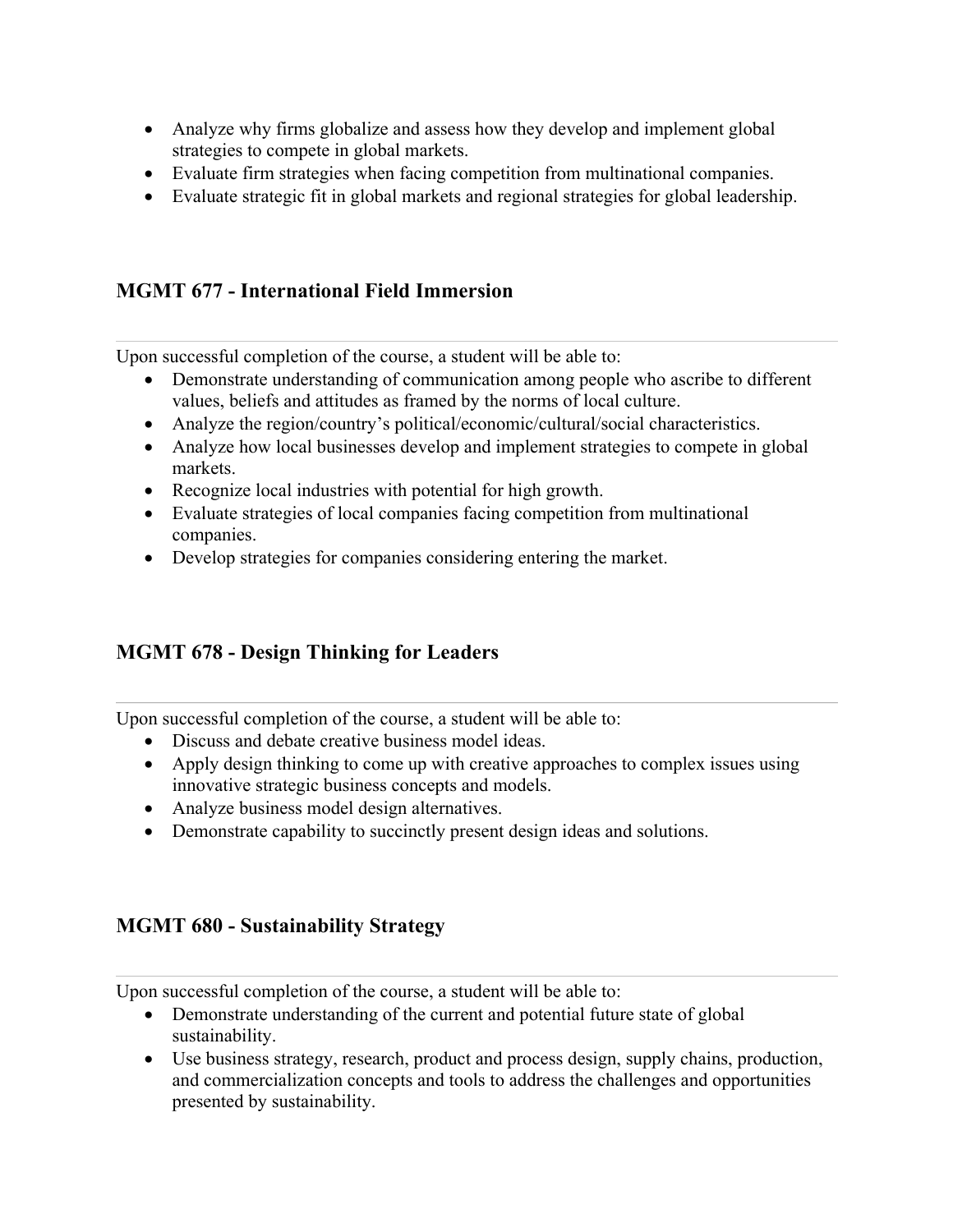- Analyze companies and their industries and develop strategies to promote environmental, social, and economic sustainability.
- Assess innovation and entrepreneurship opportunities inspired by sustainability.

### **MGMT 685 - Non-Market Strategy**

Upon successful completion of the course, a student will be able to:

- Compare the institutional arrangements that affect the global business environment.
- Develop an integrative understanding of political competition among firms, non-profits, governments and supra-national-institutions.
- Demonstrate skills to perform political and social risk assessment for investments, and mitigating those risks.
- Recognize the challenges & complexity in developing innovations and new ventures.
- Develop an ethical corporate political strategy.

### **MGMT 688 - Business Opportunity Consulting Project**

Upon successful completion of the course, a student will be able to:

- Analyze strategic issues facing a client.
- Manage a consulting relationship with a client.
- Make a professional presentation to a client.
- Apply strategic design thinking to come up with creative and analytic solutions.

#### **MGMT 690 - Independent Study**

Upon successful completion of the course, a student will be able to:

• Varies.